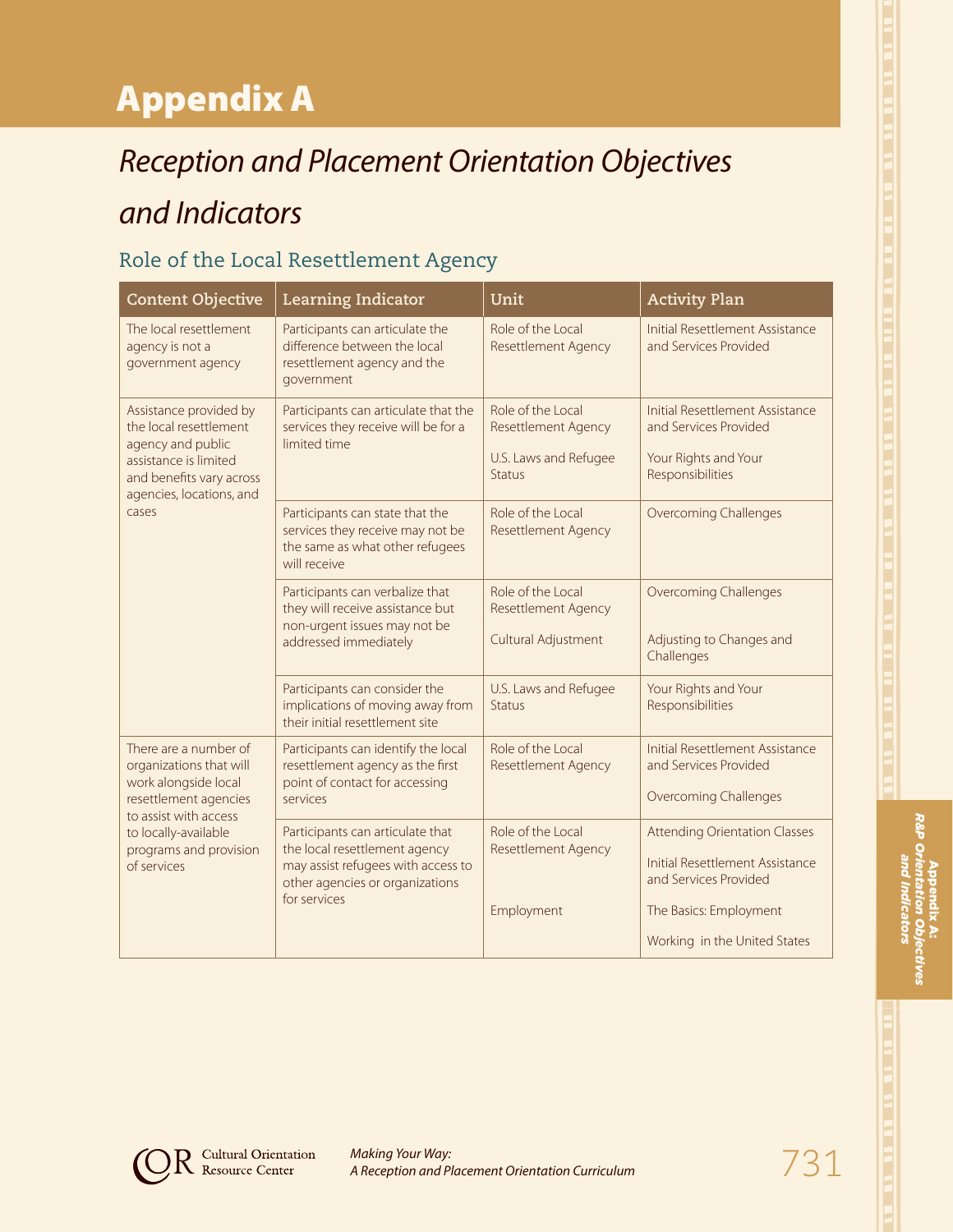| <b>Content Objective</b>                                                                                                                                                                                                                                                     | Learning Indicator                                                                                                                                                                                | Unit                                                                                        | <b>Activity Plan</b>                                                                                                                                           |
|------------------------------------------------------------------------------------------------------------------------------------------------------------------------------------------------------------------------------------------------------------------------------|---------------------------------------------------------------------------------------------------------------------------------------------------------------------------------------------------|---------------------------------------------------------------------------------------------|----------------------------------------------------------------------------------------------------------------------------------------------------------------|
| The local resettlement<br>agency provides<br>assistance to refugees<br>through the provision<br>of items and/or money<br>to meet initial needs,<br>a limited scope of<br>services, and advocacy<br>on refugees' behalf to<br>receive services for which<br>they are eligible | Participants can identify four types<br>of items that will be provided<br>soon after arrival: initial housing,<br>basic furnishings, seasonal<br>clothing as necessary, food or<br>food allowance | Role of the Local<br><b>Resettlement Agency</b>                                             | Initial Resettlement Assistance<br>and Services Provided<br><b>Overcoming Challenges</b>                                                                       |
|                                                                                                                                                                                                                                                                              | Participants can identify basic<br>services provided by the local<br>resettlement agency                                                                                                          | Role of the Local<br><b>Resettlement Agency</b><br>Employment                               | The Basics: Role of the Local<br><b>Resettlement Agency</b><br><b>Attending Orientation Classes</b><br><b>Overcoming Challenges</b><br>The Basics: Employment  |
|                                                                                                                                                                                                                                                                              | Participants can state that they<br>may receive money and/or money<br>may be spent on their behalf                                                                                                | Role of the Local<br><b>Resettlement Agency</b>                                             | <b>Initial Resettlement Assistance</b><br>and Services Provided                                                                                                |
| The quality and quantity<br>of items provided will<br>vary                                                                                                                                                                                                                   | Participants can identify factors<br>related to the quality and quantity<br>of items they might receive,<br>including the availability of<br>resources, the need of the family,<br>and budgets    | Role of the Local<br><b>Resettlement Agency</b><br><b>Budgeting and Personal</b><br>Finance | <b>Overcoming Challenges</b><br><b>Budgeting and Prioritizing</b>                                                                                              |
|                                                                                                                                                                                                                                                                              | Participants can state that the<br>items they receive might not be<br>new or what they would choose<br>for themselves                                                                             | Role of the Local<br><b>Resettlement Agency</b>                                             | <b>Overcoming Challenges</b>                                                                                                                                   |
|                                                                                                                                                                                                                                                                              | Participants can state that the<br>items or money they receive may<br>not be the same as what other<br>refugees will receive                                                                      | Role of the Local<br>Resettlement Agency                                                    | <b>Overcoming Challenges</b>                                                                                                                                   |
| Refugees are responsible<br>for their own successful<br>resettlement in<br>partnership with the<br>local resettlement<br>agency                                                                                                                                              | Participants can affirm<br>that refugees and the local<br>resettlement agency work in<br>partnership and have rights and<br>responsibilities with respect to<br>each other                        | Role of the Local<br>Resettlement Agency                                                    | The Basics: Role of the Local<br><b>Resettlement Agency</b><br><b>Initial Resettlement Assistance</b><br>and Services Provided<br><b>Overcoming Challenges</b> |
|                                                                                                                                                                                                                                                                              |                                                                                                                                                                                                   | Employment                                                                                  | The Basics: Employment<br>Finding a Job                                                                                                                        |
|                                                                                                                                                                                                                                                                              | Participants can articulate that<br>they are ultimately responsible for<br>their success                                                                                                          | Employment                                                                                  | The Basics: Employment<br>Finding a Job                                                                                                                        |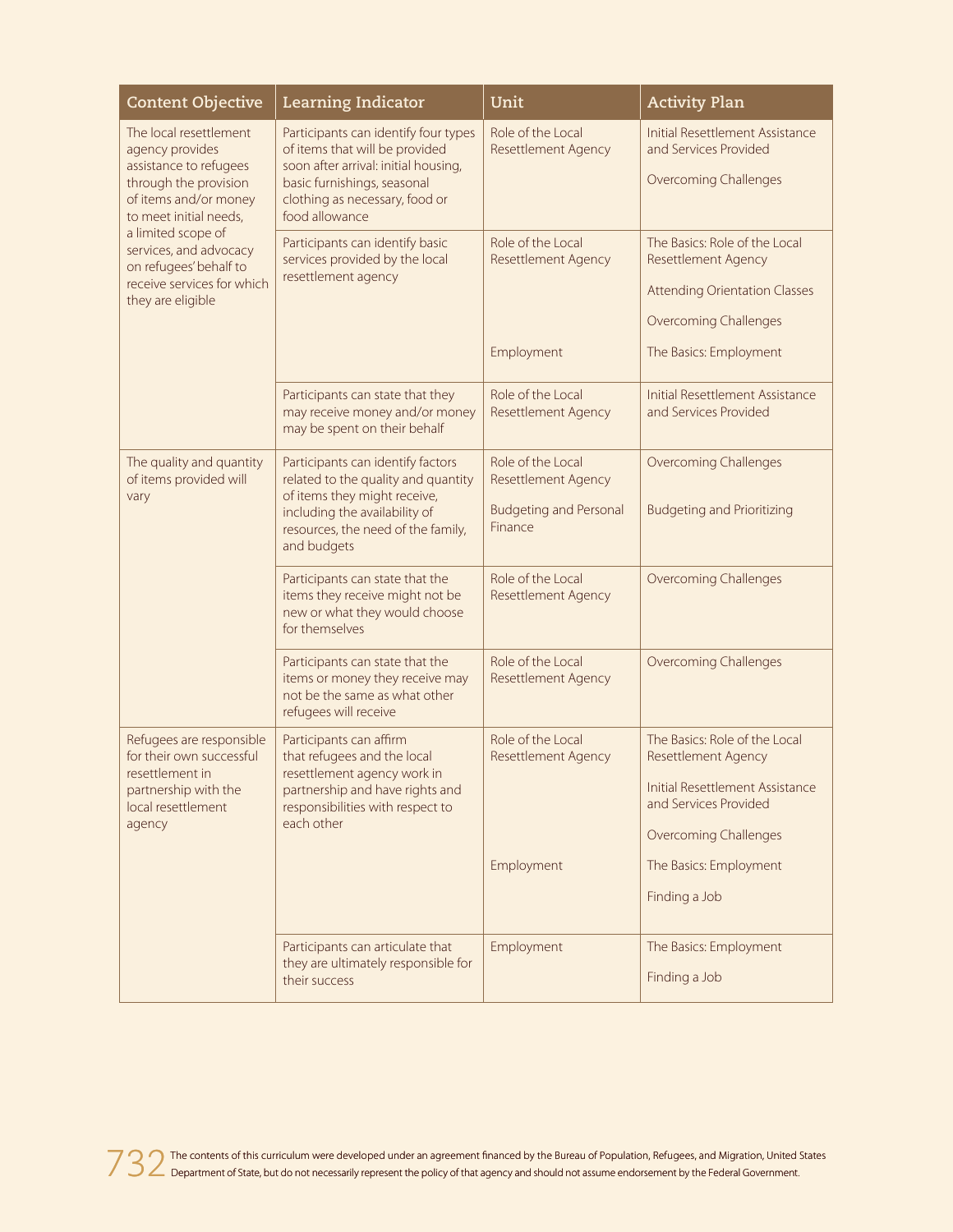| <b>Content Objective</b>                                                                                                                       | Learning Indicator                                                                                                                                                                     | Unit                                                                                                    | <b>Activity Plan</b>                                                                                                                                       |
|------------------------------------------------------------------------------------------------------------------------------------------------|----------------------------------------------------------------------------------------------------------------------------------------------------------------------------------------|---------------------------------------------------------------------------------------------------------|------------------------------------------------------------------------------------------------------------------------------------------------------------|
| [Continued]<br>Refugees are responsible<br>for their own successful<br>resettlement in<br>partnership with the<br>local resettlement<br>agency | Participants can name the<br>local resettlement agency case<br>manager as a source of reliable<br>and accurate information                                                             | Role of the Local<br>Resettlement Agency                                                                | The Basics: Role of the Local<br>Resettlement Agency<br>Initial Resettlement Assistance<br>and Services Provided<br>A New Partnership                      |
|                                                                                                                                                | Participants know the caseworker/<br>office contact info and how and<br>when to contact them                                                                                           | Role of the Local<br>Resettlement Agency<br>U.S. Laws and Refugee<br><b>Status</b>                      | The Basics: Role of the Local<br><b>Resettlement Agency</b><br><b>Practicing Safety Procedures</b>                                                         |
|                                                                                                                                                | Participants understand role of<br>co-sponsor and US tie (if any)                                                                                                                      | N/A                                                                                                     | N/A                                                                                                                                                        |
| There are rights related<br>to refugee status                                                                                                  | Participants can name different<br>kinds of refugee benefits and<br>government assistance for which<br>they are eligible                                                               | U.S. Laws and Refugee<br><b>Status</b>                                                                  | Your Rights and Your<br>Responsibilities                                                                                                                   |
|                                                                                                                                                | Participants understand that as<br>refugees they are authorized to<br>work in the U.S.                                                                                                 | Employment<br>U.S. Laws and Refugee<br><b>Status</b>                                                    | The Basics: Employment<br>The Basics: U.S. Laws and<br>Refugee Status                                                                                      |
| There are responsibilities<br>related to refugee status                                                                                        | Participants understand their<br>obligation to repay the travel loan                                                                                                                   | <b>Budgeting and Personal</b><br>Finance<br>U.S. Laws and Refugee<br><b>Status</b>                      | <b>Banks and Paychecks</b><br><b>Budgeting and Prioritizing</b><br>The Basics: U.S. Laws and<br>Refugee Status                                             |
|                                                                                                                                                | Participants know how to submit<br>a change of address form                                                                                                                            | U.S. Laws and Refugee<br><b>Status</b>                                                                  | Your Rights and Your<br>Responsibilities                                                                                                                   |
|                                                                                                                                                | Participants recognize that<br>refugee and public assistance are<br>limited in scope                                                                                                   | Role of the Local<br><b>Resettlement Agency</b><br>Employment<br>U.S. Laws and Refugee<br><b>Status</b> | The Basics: Role of the Local<br>Resettlement Agency<br>The Basics: Employment<br>Working in the United States<br>Your Rights and Your<br>Responsibilities |
| Applying for permanent<br>residency and<br>naturalization are<br>important steps in<br>the status adjustment<br>process                        | Participants can acknowledge<br>that they are required to apply<br>for permanent residency as soon<br>as they become eligible and they<br>may eventually apply for U.S.<br>citizenship | U.S. Laws and Refugee<br><b>Status</b>                                                                  | <b>Adjusting Your Status</b>                                                                                                                               |

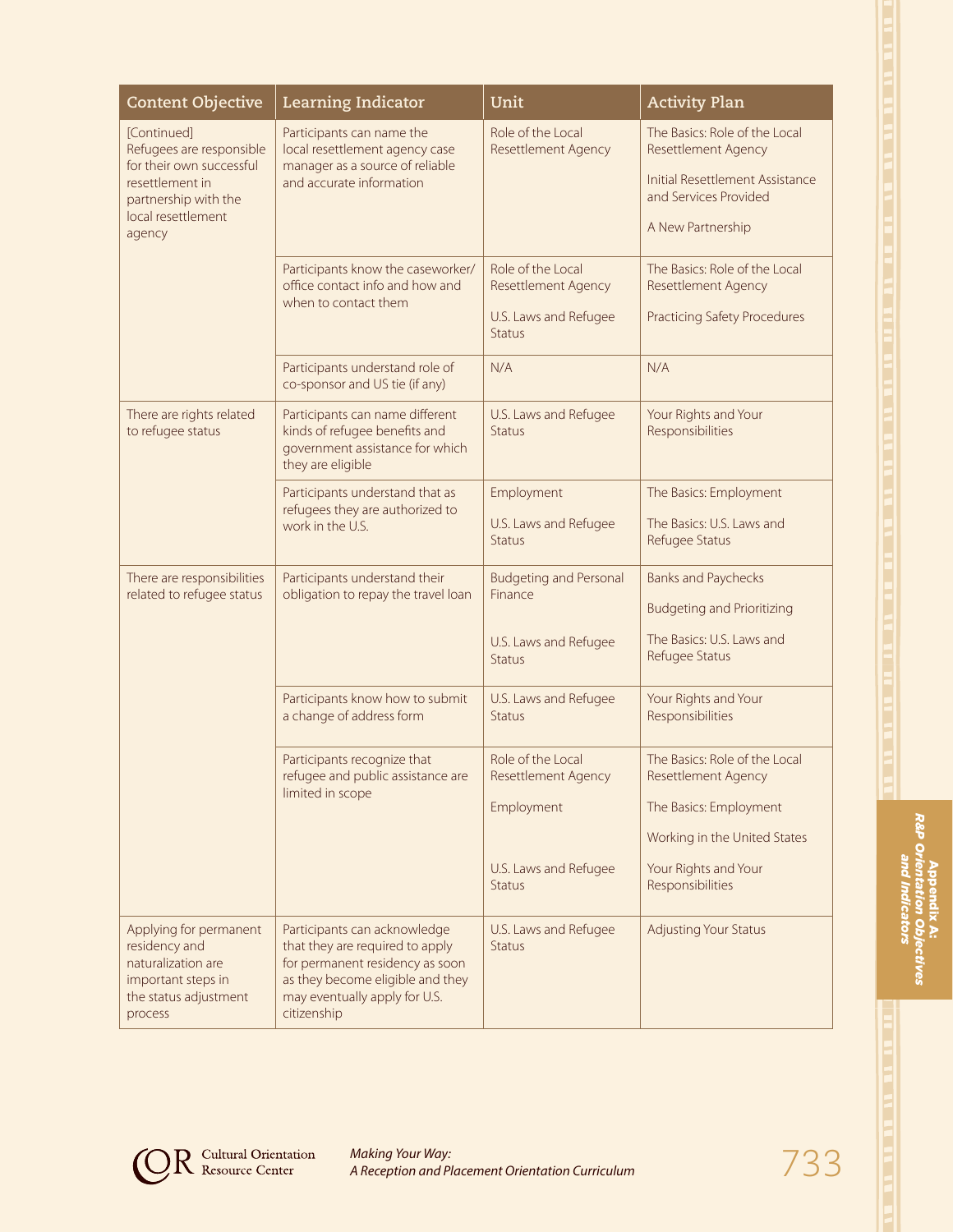| <b>Content Objective</b>                                        | Learning Indicator                                                                                                       | Unit                                   | <b>Activity Plan</b>                        |
|-----------------------------------------------------------------|--------------------------------------------------------------------------------------------------------------------------|----------------------------------------|---------------------------------------------|
| There are immigration<br>consequences to<br>breaking U.S. laws  | Participants know what behaviors<br>may hinder their adjustment of<br>status or naturalization or lead to<br>deportation | U.S. Laws and Refugee<br><b>Status</b> | The Basics: U.S. Laws and<br>Refugee Status |
| Refugees may be<br>eligible to file for family<br>reunification | Participants know where to get<br>assistance in the filing process                                                       | <b>Cultural Adjustment</b>             | Adjusting to Changes and<br>Challenges      |

# English

| <b>Content Objective</b>                                                                                 | Learning Indicator                                                                                                                                                                                                            | Unit                                   | <b>Activity Plan</b>                                             |
|----------------------------------------------------------------------------------------------------------|-------------------------------------------------------------------------------------------------------------------------------------------------------------------------------------------------------------------------------|----------------------------------------|------------------------------------------------------------------|
| For both adults and<br>children, learning English<br>is critical to successful<br>adjustment in the U.S. | Participants can list reasons why<br>learning English is important for<br>successful adjustment in the U.S.                                                                                                                   | Learning English                       | The Basics: Learning English<br>Benefits of Learning English     |
|                                                                                                          |                                                                                                                                                                                                                               | Cultural Adjustment                    | The Basics: Cultural Adjustment                                  |
|                                                                                                          | Participants can acknowledge<br>that learning English is their<br>responsibility                                                                                                                                              | Learning English                       | Ways to Learn English                                            |
| Learning English will take<br>time and the process<br>may vary from person to<br>person                  | Participants can acknowledge<br>that they should not delay<br>employment, enrolling in school,<br>applying for assistance, or<br>participating in community life<br>until they have learned English                           | Employment<br>Learning English         | Working in the United States<br>The Basics: Learning English     |
|                                                                                                          | Participants know their rights to<br>interpretation services (e.g., in<br>hospitals, schools, and courts)                                                                                                                     | Learning English<br>Health and Hygiene | The Basics: Learning English<br>A Doctor's Visit: What to Expect |
|                                                                                                          | Participants are aware that<br>children may learn English faster<br>than adults                                                                                                                                               | Health and Hygiene                     | Addressing Emotional Health<br>Challenges                        |
|                                                                                                          | Participants are aware that the<br>relative fluency in English among<br>members of the family may lead<br>to changes in family roles                                                                                          | Health and Hygiene                     | Addressing Emotional Health<br>Challenges                        |
| There are a variety of<br>ways to learn English                                                          | Participants understand that they<br>will be referred to free classes by<br>the local resettlement agency, but<br>these classes may have a waiting<br>list and/or the schedule or location<br>of the classes may not be ideal | Learning English                       | Ways to Learn English                                            |
|                                                                                                          | Participants are aware of other<br>types of ESL classes for which<br>there may be a fee to participate                                                                                                                        | Learning English                       | Ways to Learn English                                            |
|                                                                                                          | Participants understand the<br>importance of attending ESL<br>consistently                                                                                                                                                    | Learning English                       | Ways to Learn English<br>Benefits of Learning English            |
|                                                                                                          | Participants can name additional<br>ways that they can learn English<br>outside of formal classes                                                                                                                             | Learning English                       | Ways to Learn English                                            |

734 The contents of this curriculum were developed under an agreement financed by the Bureau of Population, Refugees, and Migration, United States<br>The Department of State, but do not necessarily represent the policy of tha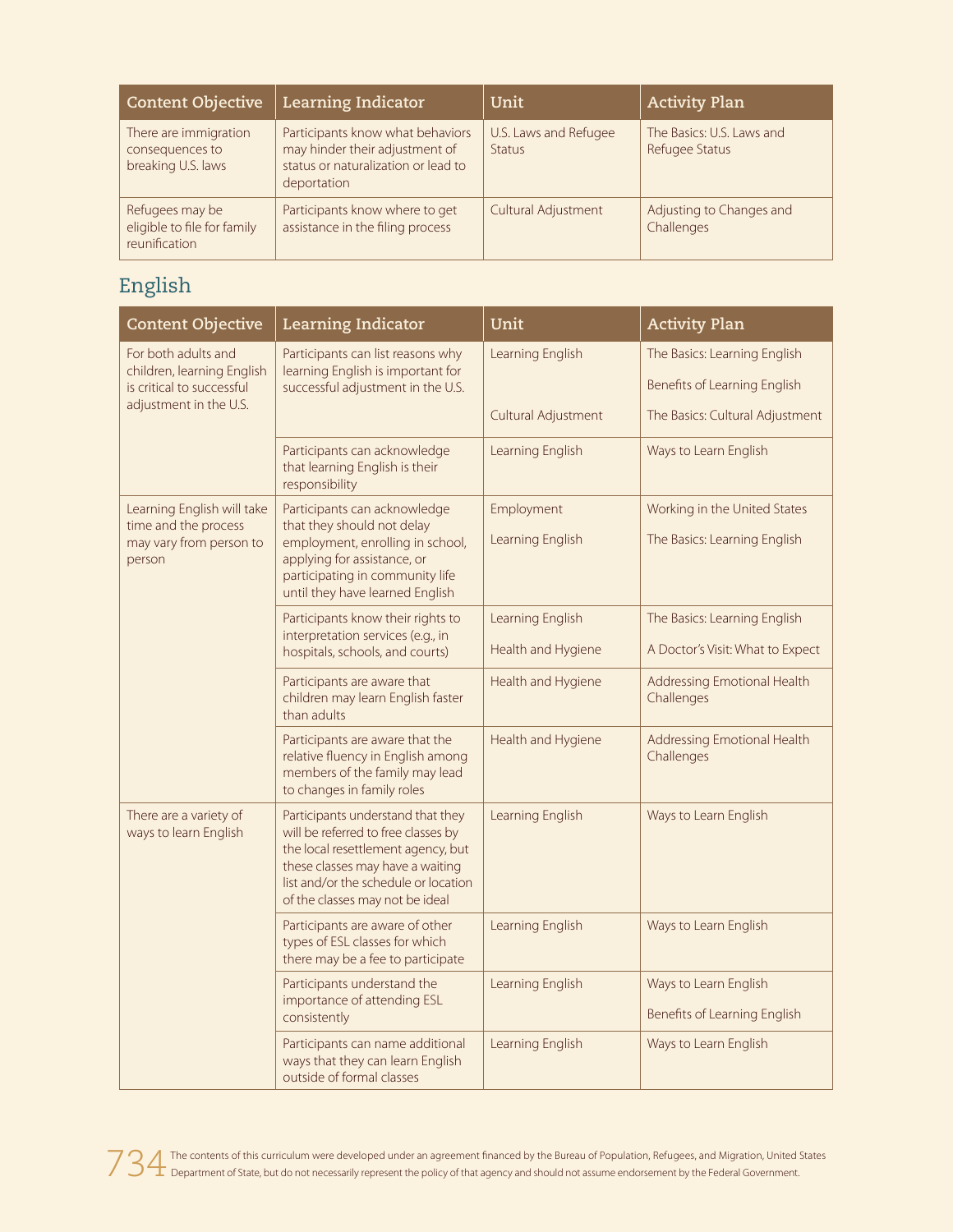# Public Assistance

| <b>Content Objective</b>                                                                                            | Learning Indicator                                                                                                                                                                                                                                              | Unit                                                                                                                                              | <b>Activity Plan</b>                                                                                                                                                        |
|---------------------------------------------------------------------------------------------------------------------|-----------------------------------------------------------------------------------------------------------------------------------------------------------------------------------------------------------------------------------------------------------------|---------------------------------------------------------------------------------------------------------------------------------------------------|-----------------------------------------------------------------------------------------------------------------------------------------------------------------------------|
| Public assistance<br>is available to help<br>refugees pay for their<br>needs, but is limited in<br>amount and scope | Participants know that there are<br>limitations on eligibility based on<br>employment and marital status,<br>income level, family size, etc.                                                                                                                    | Role of the Local<br><b>Resettlement Agency</b>                                                                                                   | Initial Resettlement Assistance<br>and Services Provided                                                                                                                    |
|                                                                                                                     | Participants can acknowledge<br>that assistance varies from state<br>to state                                                                                                                                                                                   | Role of the Local<br><b>Resettlement Agency</b>                                                                                                   | <b>Overcoming Challenges</b>                                                                                                                                                |
| There are a variety of<br>types of government<br>assistance                                                         | Participants know that there<br>is assistance available for low-<br>income families (Temporary<br>Assistance for Needy Families<br>[TANF], Electronic Benefit Transfer<br>[EBT, formerly food stamps],<br>Medicaid, public housing<br>assistance, unemployment) | Role of the Local<br><b>Resettlement Agency</b><br>Community Services and<br><b>Public Assistance</b><br><b>Budgeting and Personal</b><br>Finance | <b>Initial Resettlement Assistance</b><br>and Services Provided<br>The Basics: Community Services<br>and Public Assistance<br>The Basics: Budgeting and<br>Personal Finance |
|                                                                                                                     | Participants know that there is<br>assistance available for people<br>with disabilities and the elderly<br>(Social Security, Medicare)                                                                                                                          | Role of the Local<br><b>Resettlement Agency</b><br><b>Budgeting and Personal</b><br>Finance                                                       | Initial Resettlement Assistance<br>and Services Provided<br>The Basics: Budgeting and<br>Personal Finance                                                                   |
| There are a variety of<br>types of government<br>assistance                                                         | Participants can identify types<br>of assistance for families (e.g.,<br>WIC, Children's Health Insurance<br>Program [CHIP], free/reduced<br>school lunch program)                                                                                               | Role of the Local<br><b>Resettlement Agency</b><br>Education<br><b>Budgeting and Personal</b><br>Finance                                          | <b>Initial Resettlement Assistance</b><br>and Services Provided<br>The Basics: Education<br>The Basics: Budgeting and<br>Personal Finance                                   |
|                                                                                                                     | Participants can identify types<br>of assistance for refugees (R&P,<br>Matching Grant, Wilson Fish)                                                                                                                                                             | Role of the Local<br><b>Resettlement Agency</b><br><b>Budgeting and Personal</b><br>Finance                                                       | Initial Resettlement Assistance<br>and Services Provided<br>The Basics: Budgeting and<br>Personal Finance                                                                   |
| The local refugee<br>agency will provide<br>help in accessing public<br>assistance services                         | Participants understand how to<br>apply for or access assistance                                                                                                                                                                                                | Community Services and<br>Public Assistance                                                                                                       | The Basics: Community Services<br>and Public Assistance                                                                                                                     |
|                                                                                                                     | Participants understand how to fill<br>out forms or to get help in filling<br>out forms                                                                                                                                                                         | Community Services and<br>Public Assistance<br><b>Budgeting and Personal</b><br>Finance                                                           | The Basics: Community Services<br>and Public Assistance<br><b>Banks and Paychecks</b>                                                                                       |
|                                                                                                                     | Participants understand how to<br>use assistance on an ongoing<br>basis (e.g., EBT card)                                                                                                                                                                        | N/A                                                                                                                                               | N/A                                                                                                                                                                         |

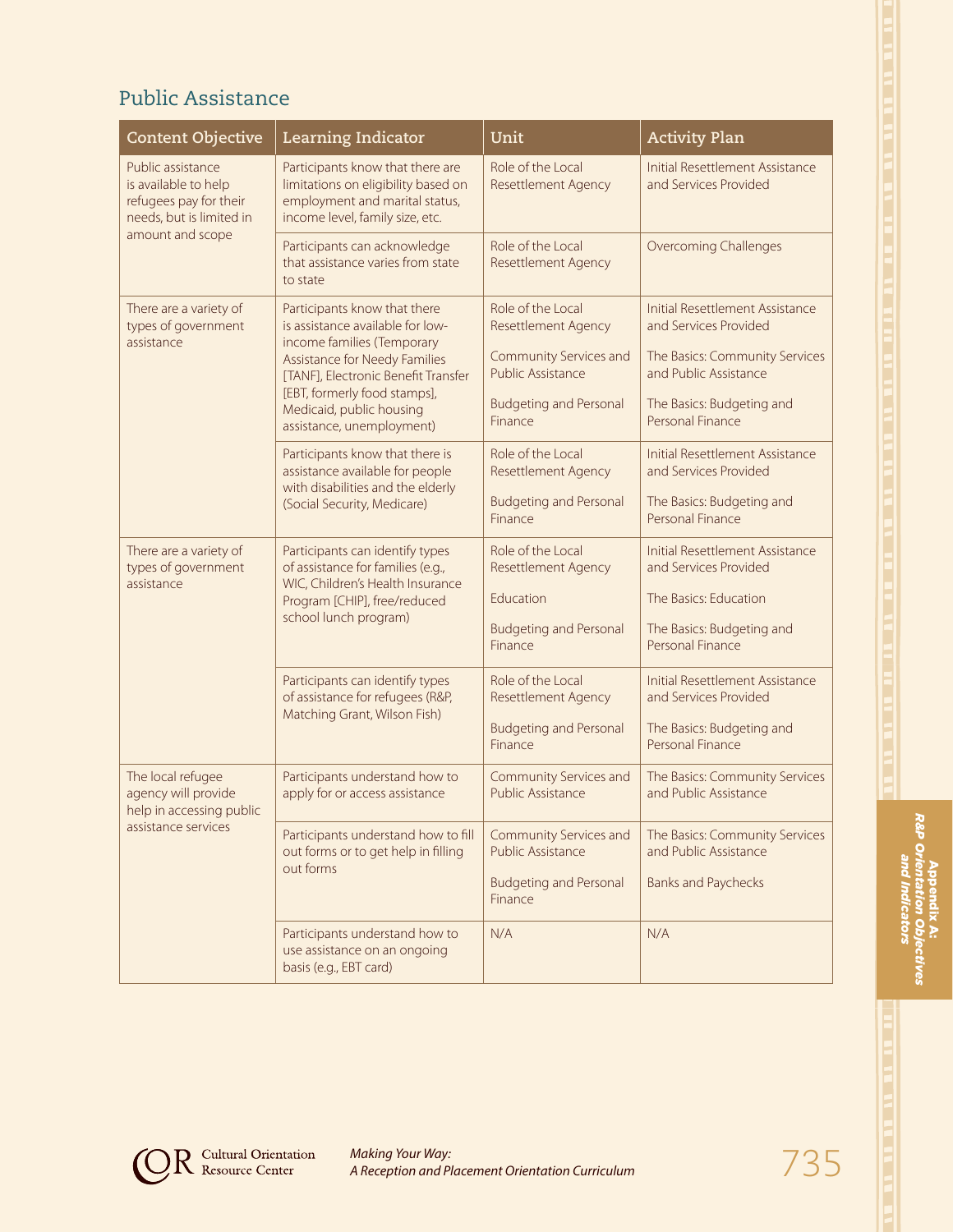| <b>Content Objective</b>                                                  | Learning Indicator                                                                                                                                                                     | Unit                                     | <b>Activity Plan</b>                                                              |
|---------------------------------------------------------------------------|----------------------------------------------------------------------------------------------------------------------------------------------------------------------------------------|------------------------------------------|-----------------------------------------------------------------------------------|
| There are responsibilities<br>associated with some<br>types of assistance | Participants can identify the<br>responsibilities associated with<br>the types of assistance they are<br>receiving, such as community<br>service or attending job readiness<br>classes | Role of the Local<br>Resettlement Agency | <b>Attending Orientation Classes</b>                                              |
|                                                                           | Participants understand the<br>importance of maintaining<br>communication with their public<br>assistance caseworker (when                                                             | Role of the Local<br>Resettlement Agency | Initial Resettlement Assistance<br>and Services Provided<br>Overcoming Challenges |
|                                                                           | applicable)                                                                                                                                                                            | Cultural Adjustment                      | Adjusting to Changes and<br>Challenges                                            |

#### U.S. Laws

| <b>Content Objective</b>                                             | Learning Indicator                                                                                                                    | Unit                                                                                | <b>Activity Plan</b>                                                                                            |
|----------------------------------------------------------------------|---------------------------------------------------------------------------------------------------------------------------------------|-------------------------------------------------------------------------------------|-----------------------------------------------------------------------------------------------------------------|
| The U.S. is governed by<br>the rule of law                           | Participants understand that they<br>have a responsibility to know<br>American laws                                                   | U.S. Laws and Refugee<br><b>Status</b>                                              | The Basics: U.S. Laws and<br>Refugee Status<br>Your Rights and Your<br>Responsibilities<br>Learning Local Laws  |
|                                                                      | Participants understand that they<br>have accountability under the law                                                                | U.S. Laws and Refugee<br>Status                                                     | The Basics: U.S. Laws and<br>Refugee Status<br>Learning Local Laws                                              |
| The U.S. has many laws<br>governing behavior in<br>public            | Participants understand laws<br>and norms for the use of alcohol,<br>tobacco, drugs, and firearms                                     | U.S. Laws and Refugee<br><b>Status</b>                                              | The Basics: U.S. Laws and<br>Refugee Status<br>Your Rights and Your<br>Responsibilities                         |
|                                                                      | Participants understand laws<br>and norms related to sexual<br>harassment                                                             | Employment<br>U.S. Laws and Refugee<br><b>Status</b>                                | The Basics: Employment<br>Your Rights and Your<br>Responsibilities                                              |
| There are legal rights and<br>restrictions related to<br>family life | Participants know laws regarding<br>domestic violence                                                                                 | Health and Hygiene<br>Cultural Adjustment<br>U.S. Laws and Refugee<br><b>Status</b> | Addressing Emotional Health<br>Challenges<br><b>Family Roles</b><br>The Basics: U.S. Laws and<br>Refugee Status |
|                                                                      | Participants know laws regarding<br>child supervision, neglect, and<br>abuse, including acceptable<br>methods of disciplining a child | Cultural Adjustment<br>U.S. Laws and Refugee<br><b>Status</b>                       | <b>Parenting Practices</b><br>The Basics: U.S. Laws and<br>Refugee Status                                       |

736 The contents of this curriculum were developed under an agreement financed by the Bureau of Population, Refugees, and Migration, United States<br>736 Department of State, but do not necessarily represent the policy of tha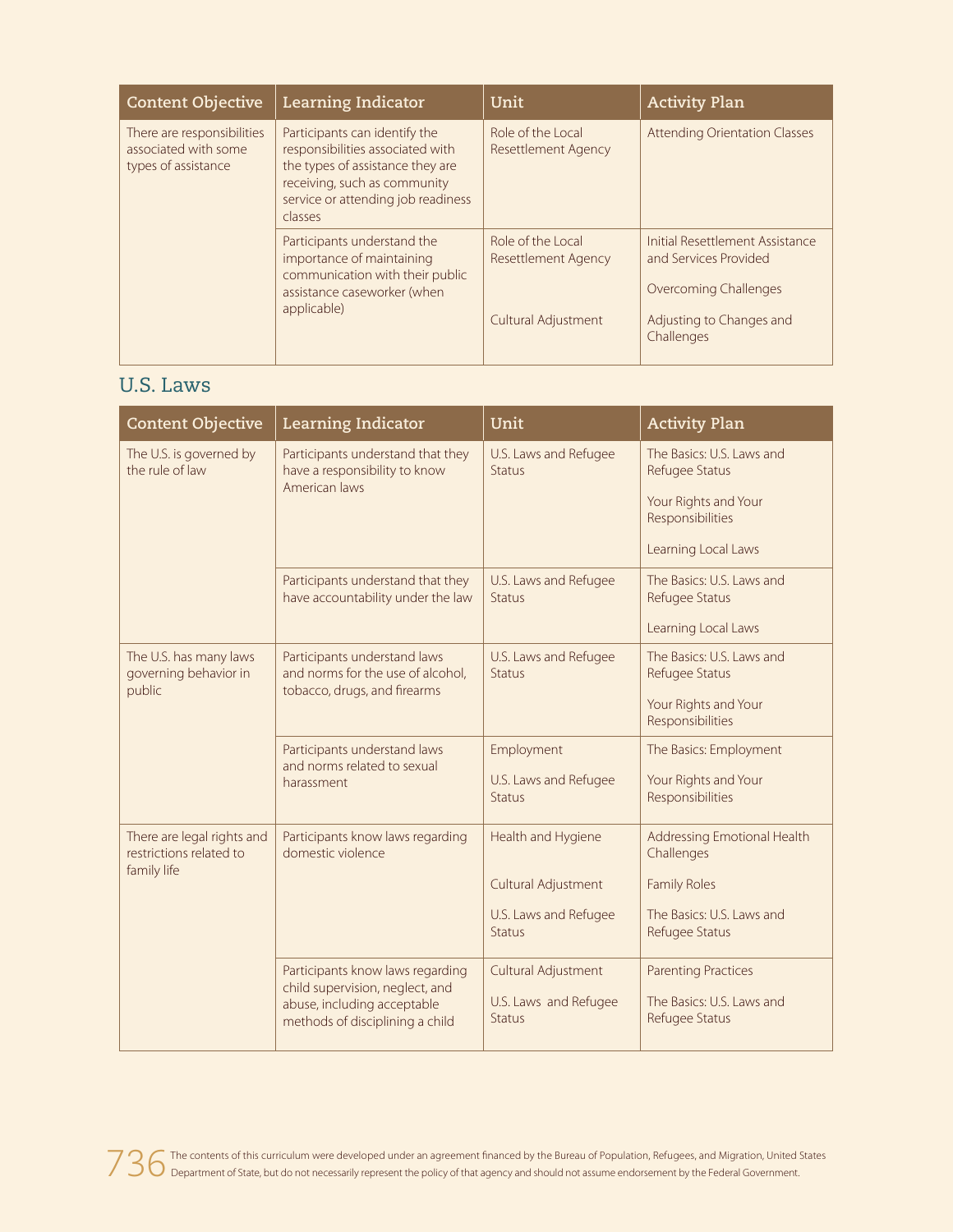| ۰ |  |
|---|--|
|   |  |
|   |  |
|   |  |
|   |  |
|   |  |
|   |  |
|   |  |
|   |  |
|   |  |
|   |  |
|   |  |
| × |  |
|   |  |
|   |  |
|   |  |
| B |  |
|   |  |
|   |  |
| ۳ |  |
|   |  |
|   |  |
|   |  |
| E |  |
|   |  |
|   |  |
| с |  |
|   |  |
|   |  |
|   |  |
|   |  |
|   |  |
|   |  |
|   |  |
| E |  |
|   |  |
|   |  |
| ۰ |  |
|   |  |
|   |  |
| н |  |
|   |  |
|   |  |
|   |  |
|   |  |
|   |  |
| ٠ |  |
|   |  |
|   |  |
|   |  |
|   |  |
| Ξ |  |
|   |  |
|   |  |
| п |  |
|   |  |
|   |  |
|   |  |
| Ξ |  |
|   |  |
|   |  |
| π |  |
|   |  |
|   |  |
|   |  |
|   |  |
|   |  |
|   |  |
| ۰ |  |
|   |  |
|   |  |
|   |  |
|   |  |
| ۰ |  |
|   |  |
|   |  |
|   |  |
|   |  |
|   |  |
|   |  |
|   |  |
|   |  |
| ۰ |  |

| <b>Content Objective</b>                                                                 | Learning Indicator                                                                                                         | Unit                                   | <b>Activity Plan</b>                                                                    |
|------------------------------------------------------------------------------------------|----------------------------------------------------------------------------------------------------------------------------|----------------------------------------|-----------------------------------------------------------------------------------------|
| There are rights and<br>responsibilities related<br>to U.S. residency and<br>citizenship | Participants are aware of basic<br>civil rights (e.g., right to free<br>speech, assembly, worship, legal<br>assistance)    | U.S. Laws and Refugee<br><b>Status</b> | Your Rights and Your<br>Responsibilities                                                |
|                                                                                          | Participants understand that when<br>they become citizens they will<br>have the right to vote                              | U.S. Laws and Refugee<br><b>Status</b> | Your Rights and Your<br>Responsibilities                                                |
|                                                                                          | Participants understand the<br>importance of selective service<br>registration and implications if<br>they do not register | U.S. Laws and Refugee<br><b>Status</b> | Your Rights and Your<br>Responsibilities                                                |
|                                                                                          | Participants understand that<br>breaking the law may affect their<br>legal status                                          | U.S. Laws and Refugee<br><b>Status</b> | The Basics: U.S. Laws and<br>Refugee Status<br>Your Rights and Your<br>Responsibilities |

# Your New Community

| <b>Content Objective</b>                                                                        | Learning Indicator                                                                                                                                               | Unit                                                                                           | <b>Activity Plan</b>                                                                                                |
|-------------------------------------------------------------------------------------------------|------------------------------------------------------------------------------------------------------------------------------------------------------------------|------------------------------------------------------------------------------------------------|---------------------------------------------------------------------------------------------------------------------|
| There are community<br>and public services that<br>are available to support<br><b>residents</b> | Participants can identify<br>community services relevant to<br>their specific needs, such as senior<br>services or child care/day care                           | Role of the Local<br>Resettlement Agency<br>Community Services and<br><b>Public Assistance</b> | Initial Resettlement Assistance<br>and Services Provided<br>The Basics: Community Services<br>and Public Assistance |
|                                                                                                 |                                                                                                                                                                  | Transportation                                                                                 | <b>Getting Around Your New</b><br>Community                                                                         |
|                                                                                                 |                                                                                                                                                                  | Cultural Adjustment                                                                            | <b>Family Roles</b>                                                                                                 |
|                                                                                                 | Participants can identify<br>community services that refugees<br>may need to access, such as food<br>banks, family support services, and<br>the local government | Role of the Local<br>Resettlement Agency                                                       | Initial Resettlement Assistance<br>and Services Provided                                                            |
|                                                                                                 |                                                                                                                                                                  | Community Services and<br>Public Assistance                                                    | The Basics: Community Services<br>and Public Assistance                                                             |
|                                                                                                 |                                                                                                                                                                  |                                                                                                | <b>Types of Services</b>                                                                                            |
|                                                                                                 |                                                                                                                                                                  | Transportation                                                                                 | Getting Around Your New<br>Community                                                                                |
|                                                                                                 |                                                                                                                                                                  | <b>Budgeting and Personal</b><br>Finance                                                       | The Basics: Budgeting and<br>Personal Finance                                                                       |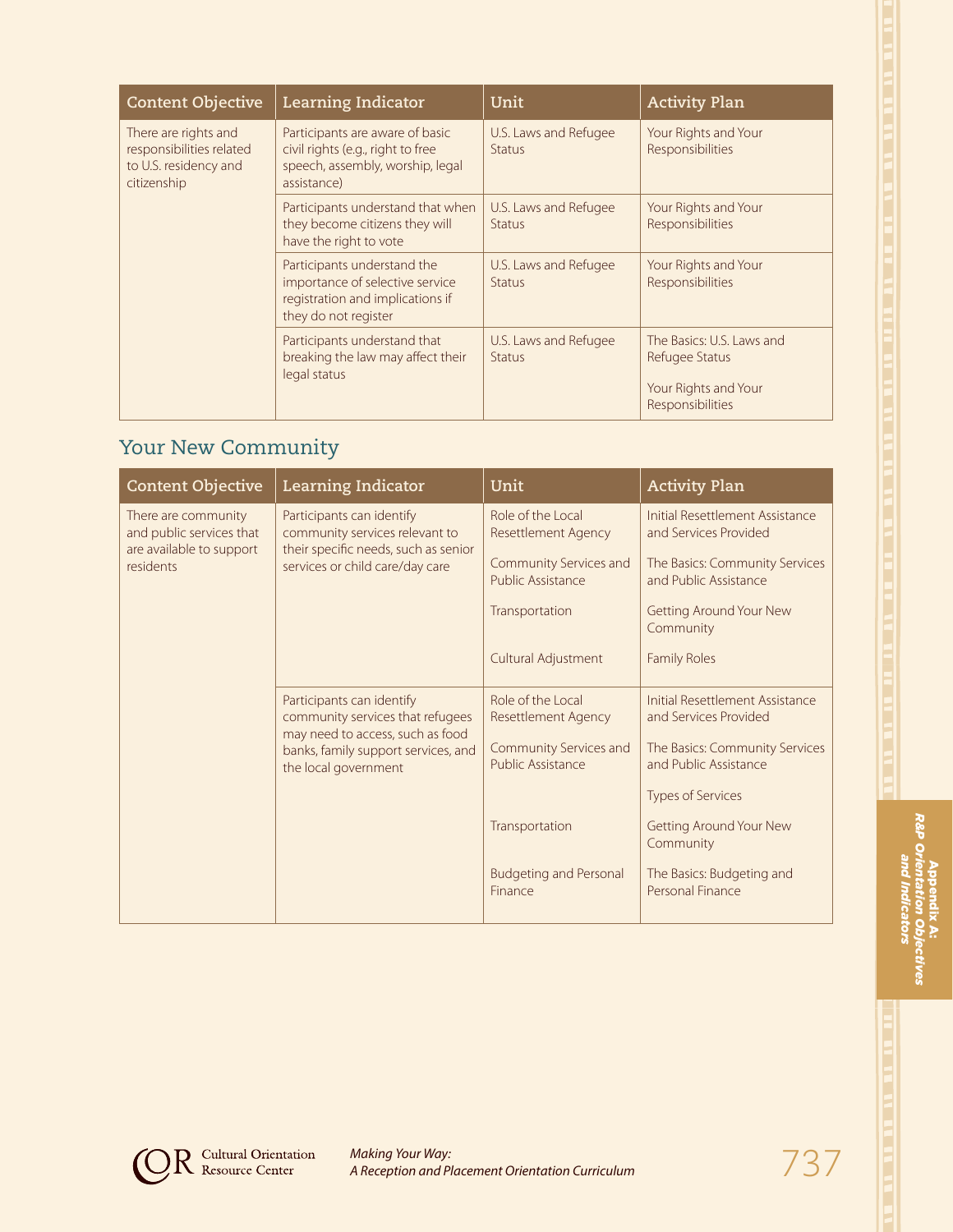| <b>Content Objective</b>                                                                                       | Learning Indicator                                                                                                                                                                | Unit                                               | <b>Activity Plan</b>                                     |
|----------------------------------------------------------------------------------------------------------------|-----------------------------------------------------------------------------------------------------------------------------------------------------------------------------------|----------------------------------------------------|----------------------------------------------------------|
| The local resettlement<br>agency will assist<br>refugees in becoming<br>acquainted with their<br>new community | Participants know where to find<br>and how to use critical services<br>such as stores and laundromats                                                                             | Community Services and<br><b>Public Assistance</b> | The Basics: Community Services<br>and Public Assistance  |
|                                                                                                                |                                                                                                                                                                                   |                                                    | Types of Services                                        |
|                                                                                                                |                                                                                                                                                                                   | Transportation                                     | <b>Getting Around Your New</b><br>Community              |
|                                                                                                                | Participants know where to<br>find and how to access other<br>community services such as the                                                                                      | Community Services and<br>Public Assistance        | The Basics: Community Services<br>and Public Assistance  |
|                                                                                                                | library, houses of worship, area                                                                                                                                                  |                                                    | <b>Types of Services</b>                                 |
|                                                                                                                | attractions, community recreation,<br>banks, and the post office                                                                                                                  | Transportation                                     | <b>Getting Around Your New</b><br>Community              |
|                                                                                                                |                                                                                                                                                                                   | <b>Budgeting and Personal</b><br>Finance           | <b>Banks and Paychecks</b>                               |
|                                                                                                                | Participants understand where they<br>live in the U.S. (region, state, city)                                                                                                      | U.S. Laws and Refugee<br>Status                    | <b>Using Emergency Services</b>                          |
| Members of the refugee's<br>ethnic or religious group                                                          | Participants are aware of Ethnic<br><b>Community-Based Organizations</b><br>or other organizations that serve<br>members of their community                                       | Role of the Local<br><b>Resettlement Agency</b>    | Initial Resettlement Assistance<br>and Services Provided |
| who live in the area may<br>be a good source of<br>support                                                     |                                                                                                                                                                                   | Community Services and<br><b>Public Assistance</b> | Social Involvement in Your<br>Community                  |
|                                                                                                                |                                                                                                                                                                                   | Transportation                                     | <b>Getting Around Your New</b><br>Community              |
|                                                                                                                |                                                                                                                                                                                   | Cultural Adjustment                                | The Basics: Cultural Adjustment                          |
|                                                                                                                | Participants can identify where to<br>find neighborhoods, associations,<br>or business establishments<br>where they would be likely to<br>find members of their home<br>community | Community Services and<br>Public Assistance        | Social Involvement in Your<br>Community                  |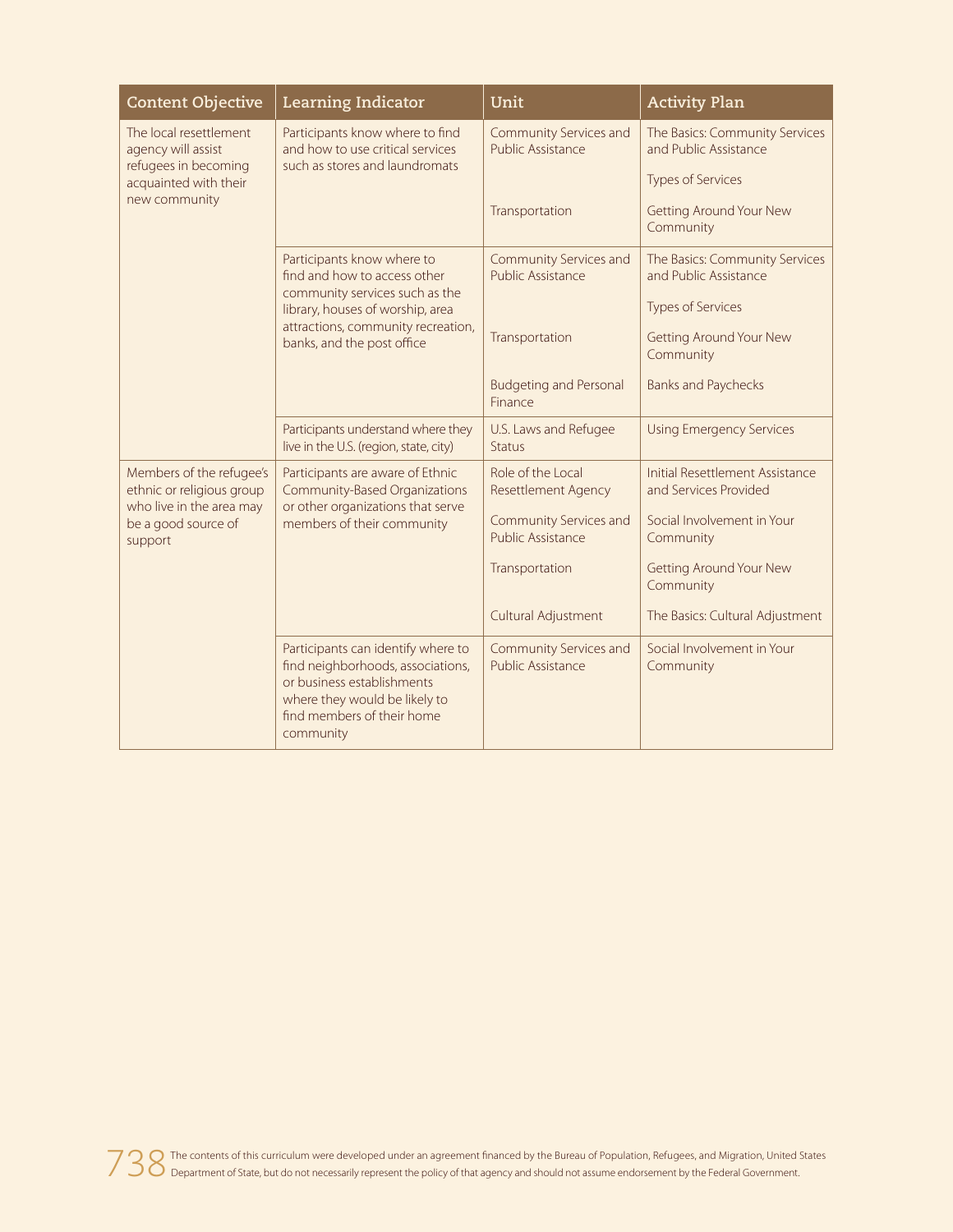## Employment

| <b>Content Objective</b>                                                               | Learning Indicator                                                                                                                                                                                                                                                       | Unit                                                          | <b>Activity Plan</b>                                            |
|----------------------------------------------------------------------------------------|--------------------------------------------------------------------------------------------------------------------------------------------------------------------------------------------------------------------------------------------------------------------------|---------------------------------------------------------------|-----------------------------------------------------------------|
| Early employment<br>and job retention are                                              | Participants can list positive<br>consequences of early                                                                                                                                                                                                                  | Employment                                                    | The Basics: Employment                                          |
| essential to survival in                                                               | employment and negative                                                                                                                                                                                                                                                  |                                                               | Working in the United States                                    |
| the U.S., and must be<br>the primary focus for all<br>employable adults (men           | consequences of delayed<br>employment or lack of<br>employment                                                                                                                                                                                                           | Learning English                                              | Benefits of Learning English                                    |
| and women)                                                                             | Participants can identify<br>good interview skills such as<br>firm handshake, eye contact,<br>appropriate body language and<br>also negative actions such as not<br>answering questions well, stressing<br>the need for a lot of money, or a<br>disinterested expression | Role of the Local<br><b>Resettlement Agency</b><br>Employment | A New Partnership<br>Finding a Job                              |
|                                                                                        | Participants can articulate that<br>turning down any job could be                                                                                                                                                                                                        | Employment                                                    | The Basics: Employment                                          |
|                                                                                        | used as a reason to lose benefits                                                                                                                                                                                                                                        | Cultural Adjustment                                           | Adjusting to Changes and<br>Challenges                          |
|                                                                                        | Participants understand the                                                                                                                                                                                                                                              | Employment                                                    | The Basics: Employment                                          |
|                                                                                        | importance of retaining their job                                                                                                                                                                                                                                        |                                                               | Working in the United States                                    |
|                                                                                        |                                                                                                                                                                                                                                                                          | Education                                                     | <b>Employment Versus Education</b><br>for Adults                |
| A person's initial job<br>might not be in their<br>chosen profession                   | Participants can articulate that<br>employment is not static and that<br>employment opportunities may<br>expand based on skills acquired<br>and good job performance                                                                                                     | Employment                                                    | Working in the United States                                    |
|                                                                                        | Participants can list positive<br>consequences of accepting                                                                                                                                                                                                              | Employment                                                    | The Basics: Employment                                          |
|                                                                                        | employment outside their chosen<br>profession                                                                                                                                                                                                                            | Health and Hygiene                                            | Addressing Emotional Health<br>Challenges                       |
|                                                                                        | Participants can identify types<br>of jobs they may hold in the U.S.<br>during the initial resettlement<br>period                                                                                                                                                        | Employment                                                    | Finding a Job                                                   |
| The refugee plays a<br>central role in finding/<br>obtaining employment<br>in the U.S. | Participants can explain the<br>role of the resettlement agency                                                                                                                                                                                                          | Role of the Local<br><b>Resettlement Agency</b>               | <b>Initial Resettlement Assistance</b><br>and Services Provided |
|                                                                                        | and various outside service<br>providers in assisting them with                                                                                                                                                                                                          | Employment                                                    | The Basics: Employment                                          |
|                                                                                        | employment services                                                                                                                                                                                                                                                      |                                                               | Finding a Job                                                   |
|                                                                                        | Participants (if employable<br>adults) can identify themselves<br>as responsible for obtaining<br>employment in the U.S.                                                                                                                                                 | Employment                                                    | The Basics: Employment<br>Finding a Job                         |



Appendix A: *R&P Orientation Objectives and Indicators*

Appendix A:<br>*R&P Orientation Obji*<br>and *Indicators* 

**Ves** 

**OR** Cultural Orientation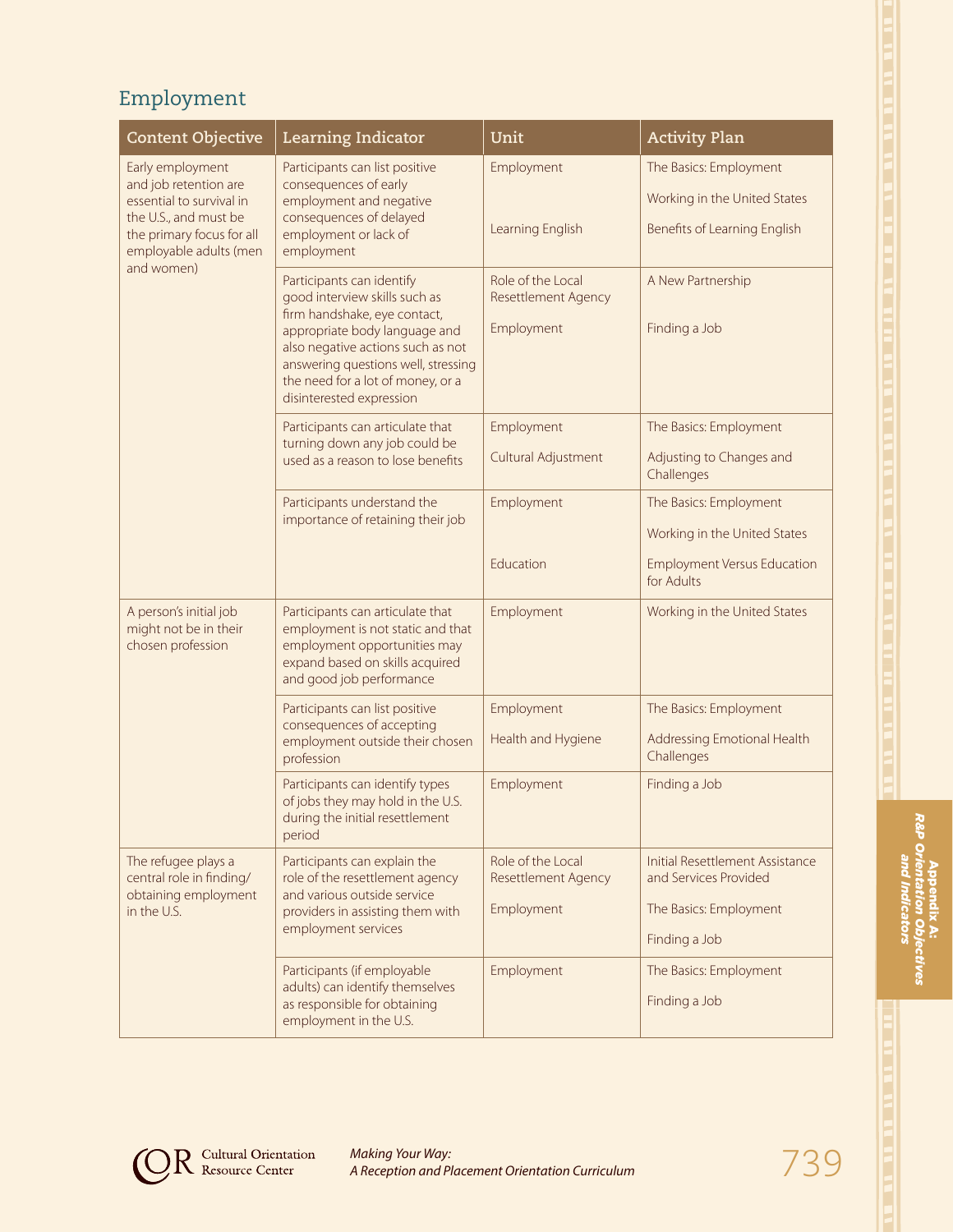| <b>Content Objective</b>                             | Learning Indicator                                                                                 | Unit                                            | <b>Activity Plan</b>                                     |
|------------------------------------------------------|----------------------------------------------------------------------------------------------------|-------------------------------------------------|----------------------------------------------------------|
| A crucial way of finding<br>better paying jobs is    | Participants can identify English<br>language acquisition as a key to a                            | Role of the Local<br><b>Resettlement Agency</b> | Initial Resettlement Assistance<br>and Services Provided |
| learning how to speak<br>English                     | better job                                                                                         | Employment                                      | Working in the United States                             |
|                                                      |                                                                                                    | Learning English                                | Benefits of Learning English                             |
| There are general<br>characteristics of              | Participants can identify                                                                          | Role of the Local                               | A New Partnership                                        |
| U.S. professional and                                | appropriate and desirable<br>workplace behavior                                                    | <b>Resettlement Agency</b>                      | <b>Overcoming Challenges</b>                             |
| work culture to which<br>refugees must adapt in      |                                                                                                    | Employment                                      | Finding a Job                                            |
| order to be successful in<br>finding and maintaining |                                                                                                    | Cultural Adjustment                             | Punctuality                                              |
| employment                                           | Participants can list effective                                                                    | Role of the Local                               | A New Partnership                                        |
|                                                      | ways to communicate with their<br>employer and fellow employees                                    | <b>Resettlement Agency</b>                      | Overcoming Challenges                                    |
|                                                      |                                                                                                    | Employment                                      | Finding a Job                                            |
|                                                      | Participants can list aspects of U.S.<br>professional and work culture that                        | Employment                                      | Working in the United States                             |
|                                                      | may differ from their homeland                                                                     | Health and Hygiene                              | Personal Hygiene                                         |
| Employees have rights as                             | Participants can acknowledge<br>that they have the right to be                                     | Employment                                      | The Basics: Employment                                   |
| well as responsibilities in<br>the workplace         | paid for their work and to work<br>in a safe environment free from                                 | <b>Budgeting and Personal</b><br>Finance        | <b>Banks and Paychecks</b>                               |
|                                                      | discrimination and harassment                                                                      | U.S. Laws and Refugee<br>Status                 | The Basics: U.S. Laws and<br>Refugee Status              |
|                                                      | Participants can acknowledge that                                                                  | Employment                                      | Finding a Job                                            |
|                                                      | they have the right to understand<br>how they will be paid and what<br>benefits they might receive | <b>Budgeting and Personal</b><br>Finance        | <b>Banks and Paychecks</b>                               |
|                                                      | Participants can list rights and<br>responsibilities in the workplace                              | Employment                                      | The Basics: Employment                                   |
|                                                      |                                                                                                    | Health and Hygiene                              | Personal Hygiene                                         |

#### Health

| <b>Content Objective</b>                                       | Learning Indicator                                                                                             | Unit               | <b>Activity Plan</b>             |
|----------------------------------------------------------------|----------------------------------------------------------------------------------------------------------------|--------------------|----------------------------------|
| Only critical and<br>immediate health care<br>needs may be met | Participants can indicate they<br>understand that only emergencies<br>can be dealt with on arrival             | Health and Hygiene | A Doctor's Visit: What to Expect |
| in the initial weeks of<br>resettlement                        | Participants can distinguish<br>between urgent and routine<br>health care and identify where to<br>go for each | Health and Hygiene | The Basics: Health and Hygiene   |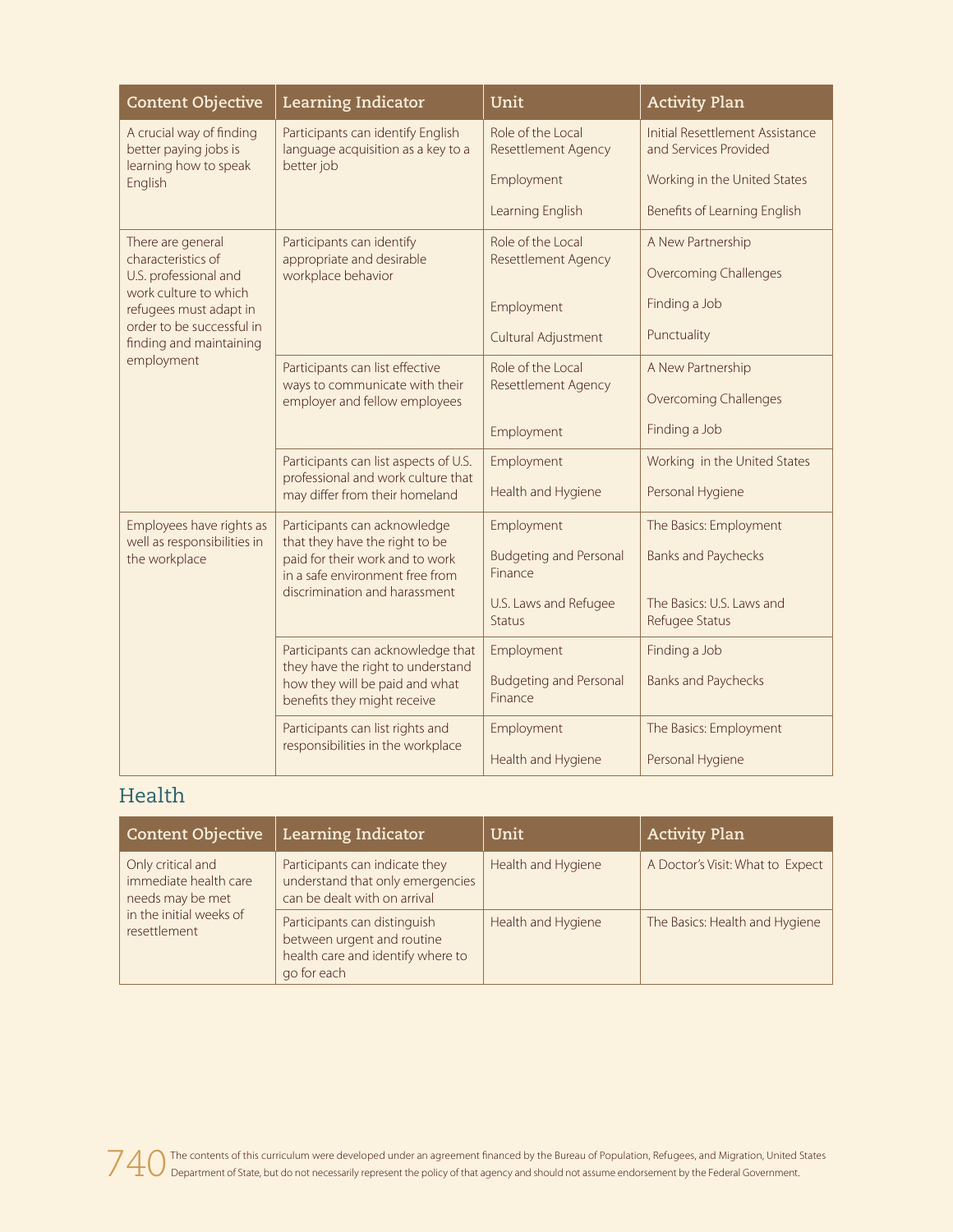| <b>Content Objective</b>                                                                                                                                                    | Learning Indicator                                                                                                                                                                                                                                                                                     | Unit                                               | <b>Activity Plan</b>                                     |
|-----------------------------------------------------------------------------------------------------------------------------------------------------------------------------|--------------------------------------------------------------------------------------------------------------------------------------------------------------------------------------------------------------------------------------------------------------------------------------------------------|----------------------------------------------------|----------------------------------------------------------|
| Initial health screenings<br>and immunizations will<br>be scheduled within 30                                                                                               | Participants can acknowledge<br>that a basic health screening and<br>immunizations will be scheduled                                                                                                                                                                                                   | Role of the Local<br><b>Resettlement Agency</b>    | Initial Resettlement Assistance<br>and Services Provided |
| days of arrival                                                                                                                                                             | for after their arrival                                                                                                                                                                                                                                                                                | Health and Hygiene                                 | A Doctor's Visit: What to Expect                         |
|                                                                                                                                                                             | Participants can state that it is<br>their responsibility to attend that                                                                                                                                                                                                                               | Health and Hygiene                                 | The Basics: Health and Hygiene                           |
|                                                                                                                                                                             | health screening and any follow<br>up appointments                                                                                                                                                                                                                                                     |                                                    | A Doctor's Visit: What to Expect                         |
| The U.S. has no universal<br>health care system<br>and refugee medical<br>assistance (RMA) differs<br>state by state. In many<br>cases RMA is available for<br>eight months | Participants can acknowledge<br>that health care in the U.S. is<br>very expensive and that the<br>government will only pay for this<br>care for refugees up to their first<br>eight months in the U.S. After that,<br>it is the individual's responsibility to<br>obtain insurance or pay for services | Health and Hygiene                                 | A Doctor's Visit: What to Expect                         |
|                                                                                                                                                                             | Participants can acknowledge that                                                                                                                                                                                                                                                                      | Employment                                         | Working in the United States                             |
|                                                                                                                                                                             | health insurance is generally tied<br>to employment                                                                                                                                                                                                                                                    | Health and Hygiene                                 | A Doctor's Visit: What to Expect                         |
|                                                                                                                                                                             | Participants recognize that after<br>eight months, refugees not eligible<br>for Medicaid and not receiving<br>health insurance as a benefit of<br>their job will be responsible to pay<br>for their own health care                                                                                    | Health and Hygiene                                 | A Doctor's Visit: What to Expect                         |
|                                                                                                                                                                             | Participants can acknowledge<br>that persons 65 or older and those<br>with disabilities may qualify for<br>government health insurance<br>(Medicare)                                                                                                                                                   | Health and Hygiene                                 | A Doctor's Visit: What to Expect                         |
| A variety of health care<br>services are available in<br>the U.S.                                                                                                           | Participants can identify types<br>of places where they might seek                                                                                                                                                                                                                                     | Community Services and<br><b>Public Assistance</b> | The Basics: Community Services<br>and Public Assistance  |
|                                                                                                                                                                             | health services, including clinics,<br>offices, and hospitals                                                                                                                                                                                                                                          | Transportation                                     | <b>Getting Around Your New</b><br>Community              |
|                                                                                                                                                                             | Participants can identify types of<br>health professionals that they may<br>encounter, including pediatricians,<br>dentists, and social workers                                                                                                                                                        | Health and Hygiene                                 | The Basics: Health and Hygiene                           |
|                                                                                                                                                                             | Participants understand how<br>to use pharmacies to obtain<br>prescriptions and over-the-<br>counter medicine                                                                                                                                                                                          | Health and Hygiene                                 | The Basics: Health and Hygiene                           |



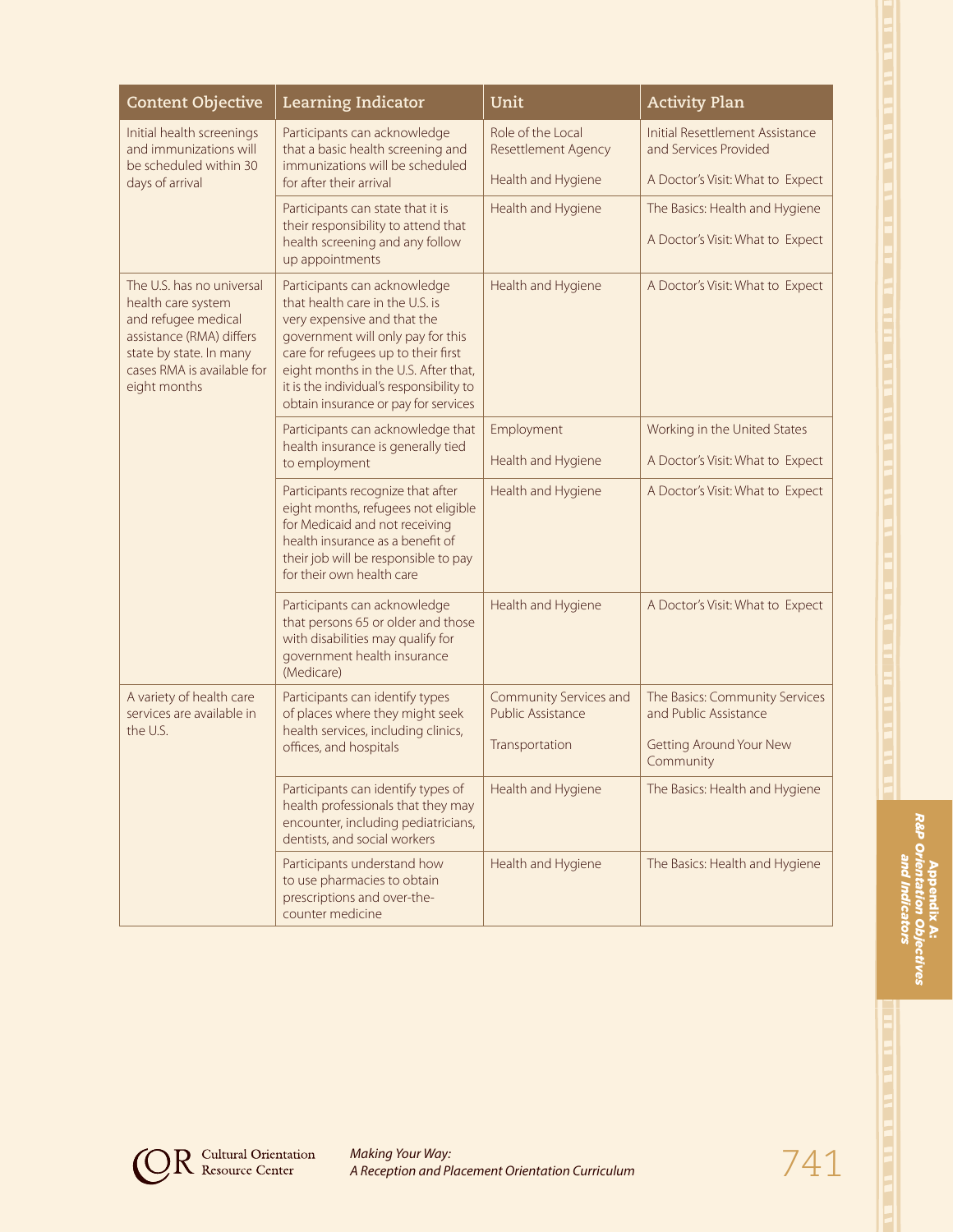| <b>Content Objective</b>                                                         | Learning Indicator                                                                                                                        | Unit                                            | <b>Activity Plan</b>                        |
|----------------------------------------------------------------------------------|-------------------------------------------------------------------------------------------------------------------------------------------|-------------------------------------------------|---------------------------------------------|
| Preventative health<br>care plays a large role in<br>maintaining good health     | Participants understand the<br>importance of preventative health<br>care to maintain good health                                          | Health and Hygiene                              | The Basics: Health Care and<br>Hygiene      |
|                                                                                  | Participants understand the role of                                                                                                       | Health and Hygiene                              | Personal Hygiene                            |
|                                                                                  | good nutrition and dental care in<br>their overall health                                                                                 | <b>Budgeting and Personal</b><br>Finance        | <b>Budgeting and Prioritizing</b>           |
|                                                                                  | Participants understand the<br>importance of immunizations and<br>vaccines for themselves and their<br>children                           | Transportation                                  | <b>Getting Around Your New</b><br>Community |
| There are norms<br>associated with health                                        | Participants can acknowledge the<br>importance of being on time for                                                                       | Health and Hygiene                              | A Doctor's Visit: What to Expect            |
| care services in the U.S.                                                        | health appointments                                                                                                                       | Cultural Adjustment                             | Punctuality                                 |
|                                                                                  | Participants can acknowledge that<br>personal medical information that<br>is shared with a health provider is<br>kept confidential        | Health and Hygiene                              | A Doctor's Visit: What to Expect            |
|                                                                                  | Participants understand how to<br>effectively communicate with                                                                            | Role of the Local<br><b>Resettlement Agency</b> | A New Partnership                           |
|                                                                                  | health care professionals                                                                                                                 | Health and Hygiene                              | A Doctor's Visit: What to Expect            |
| U.S. health practices may<br>differ from those of other<br>cultures or countries | Participants can indicate how<br>health practices are similar to<br>or different from norms in their<br>home country                      | Health and Hygiene                              | A Doctor's Visit: What to Expect            |
|                                                                                  | Participants are aware that some<br>traditional medicines or practices<br>could be considered unsafe or<br>even illegal by U.S. standards | Health and Hygiene                              | Personal Hygiene                            |
|                                                                                  | Participants can identify potential<br>consequences of not adopting<br>U.S. health practices                                              | Health and Hygiene                              | Personal Hygiene                            |
| There are local resources<br>available to support                                | Participants understand that<br>experiencing culture shock is a<br>normal part of adjustment                                              | Health and Hygiene                              | A Doctor's Visit: What to Expect            |
| refugees' mental health                                                          |                                                                                                                                           |                                                 | Addressing Emotional Health<br>Challenges   |
|                                                                                  |                                                                                                                                           | Cultural Adjustment                             | The Basics: Cultural Adjustment             |
|                                                                                  | Participants understand that<br>services are available to support                                                                         | Health and Hygiene                              | The Basics: Health and Hygiene              |
|                                                                                  | their mental health                                                                                                                       |                                                 | A Doctor's Visit: What to Expect            |
|                                                                                  |                                                                                                                                           |                                                 | Addressing Emotional Health<br>Challenges   |
|                                                                                  |                                                                                                                                           | Cultural Adjustment                             | The Basics: Cultural Adjustment             |

742 The contents of this curriculum were developed under an agreement financed by the Bureau of Population, Refugees, and Migration, United States Department of States but do not necessarily represent the policy of that ag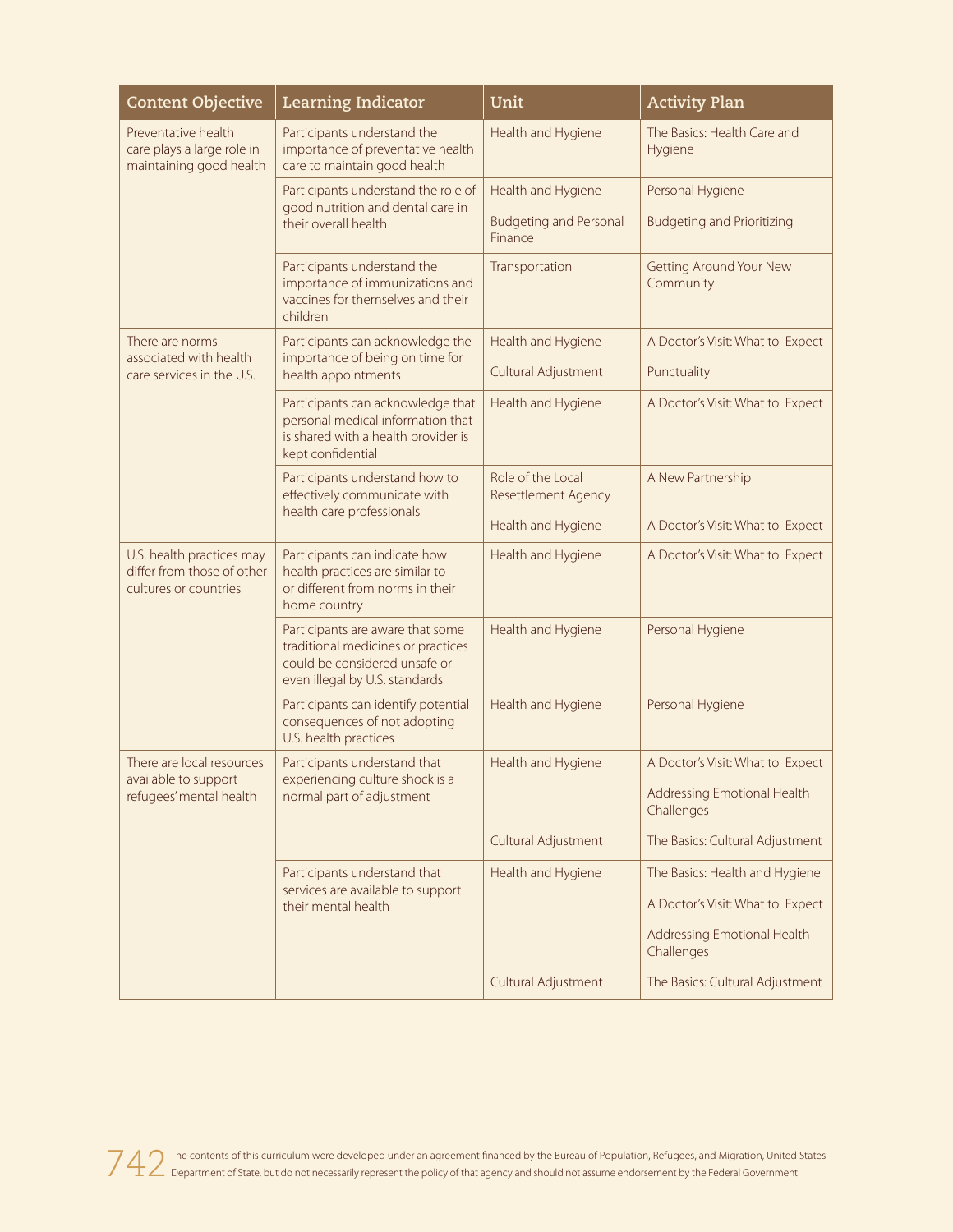# Budgeting and Personal Finance

| <b>Content Objective</b>                                            | Learning Indicator                                                                                                                                     | Unit                                     | <b>Activity Plan</b>                          |
|---------------------------------------------------------------------|--------------------------------------------------------------------------------------------------------------------------------------------------------|------------------------------------------|-----------------------------------------------|
| Refugees are responsible<br>for managing their<br>personal finances | Participants know their total<br>monthly income and expenses,<br>including rent and utilities                                                          | <b>Budgeting and Personal</b><br>Finance | The Basics: Budgeting and<br>Personal Finance |
|                                                                     |                                                                                                                                                        |                                          | <b>Budgeting and Prioritizing</b>             |
|                                                                     | Participants can explain and<br>create their monthly budget,<br>differentiating between wants and<br>needs                                             | <b>Budgeting and Personal</b><br>Finance | <b>Budgeting and Prioritizing</b>             |
|                                                                     | Participants can identify sources<br>of income when initial assistance<br>ends                                                                         | <b>Budgeting and Personal</b><br>Finance | The Basics: Budgeting and<br>Personal Finance |
|                                                                     | Participants understand the<br>importance of paying bills on time                                                                                      | <b>Budgeting and Personal</b><br>Finance | <b>Banks and Paychecks</b>                    |
|                                                                     |                                                                                                                                                        |                                          | <b>Budgeting and Prioritizing</b>             |
|                                                                     | Participants can acknowledge<br>that employable members of the                                                                                         | Employment                               | Working in the United States                  |
|                                                                     | family may all have to work in<br>order to meet their financial needs                                                                                  | <b>Budgeting and Personal</b><br>Finance | <b>Budgeting and Prioritizing</b>             |
|                                                                     | Participants can acknowledge                                                                                                                           | Employment                               | Working in the United States                  |
|                                                                     | that their financial obligations in<br>the U.S. (e.g., rent, travel loan) will<br>affect their ability to remit money<br>to relatives back home        | <b>Budgeting and Personal</b><br>Finance | <b>Banks and Paychecks</b>                    |
|                                                                     | Participants have an<br>understanding of their likely<br>financial situation over time                                                                 | <b>Budgeting and Personal</b><br>Finance | <b>Budgeting and Prioritizing</b>             |
| In the U.S., financial                                              | Participants can identify the                                                                                                                          | Health and Hygiene                       | A Doctor's Visit: What to Expect              |
| transactions are mostly<br>conducted through the<br>banking system  | different denominations of U.S.<br>currency                                                                                                            | <b>Budgeting and Personal</b><br>Finance | <b>Banks and Paychecks</b>                    |
|                                                                     |                                                                                                                                                        |                                          | <b>Budgeting and Prioritizing</b>             |
|                                                                     | Participants know how to open<br>a bank account and use various<br>bank products and services<br>(including checking and savings<br>accounts and ATMs) | <b>Budgeting and Personal</b><br>Finance | <b>Banks and Paychecks</b>                    |
|                                                                     | Participants understand fees<br>associated with using check<br>cashing or remittance services                                                          | <b>Budgeting and Personal</b><br>Finance | <b>Banks and Paychecks</b>                    |
|                                                                     | Participants understand how to<br>build and maintain a good credit<br>history                                                                          | <b>Budgeting and Personal</b><br>Finance | <b>Banks and Paychecks</b>                    |
|                                                                     | Participants can articulate<br>measures to protect themselves<br>from financial fraud and identity<br>theft                                            | <b>Budgeting and Personal</b><br>Finance | <b>Banks and Paychecks</b>                    |



Appendix A: *R&P Orientation Objectives and Indicators*

Appendix A:<br>R&P Orientation Obj<br>and Indicator:

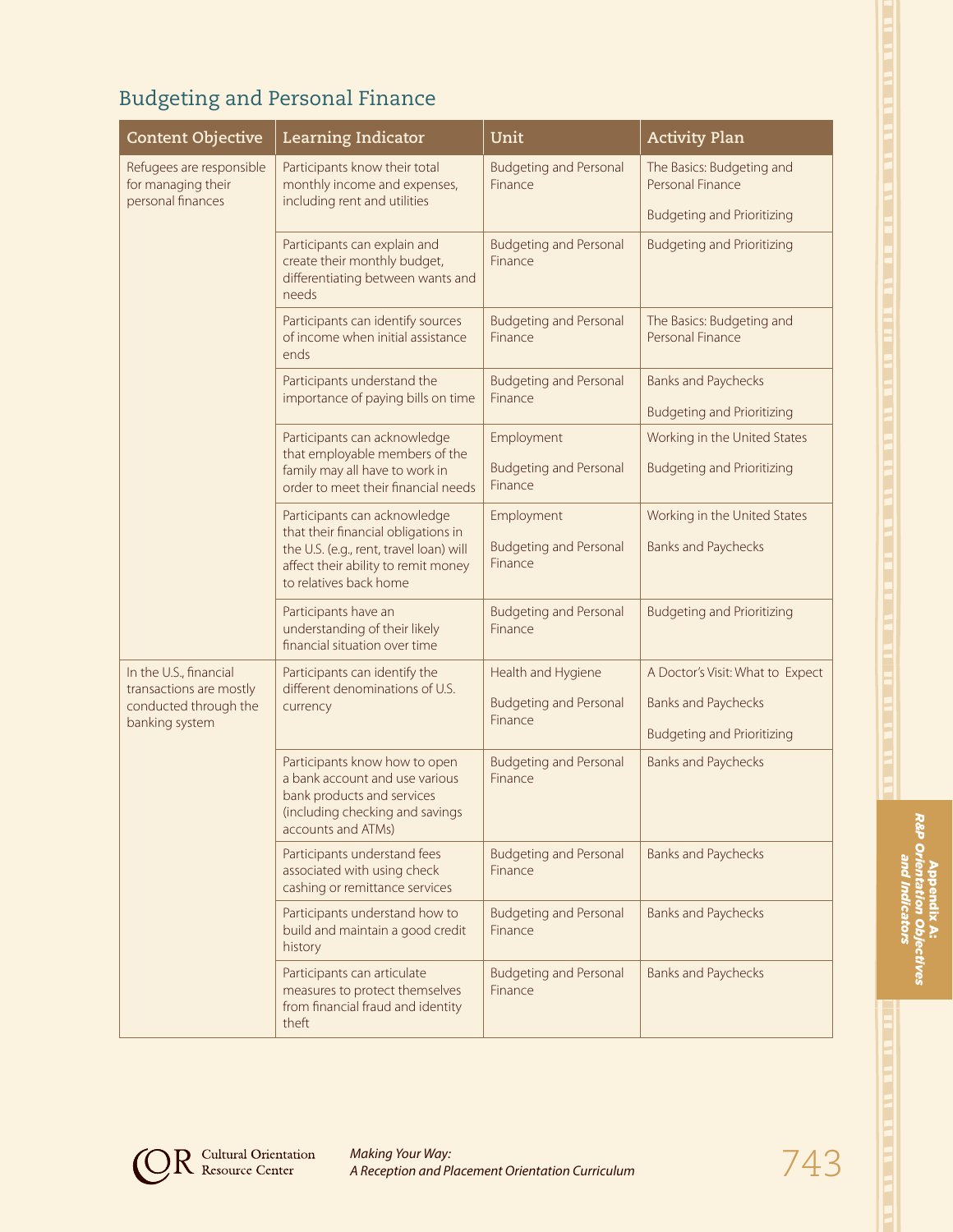| <b>Content Objective</b>                                                                                    | <b>Learning Indicator</b>                                                                                                                                     | Unit                                        | <b>Activity Plan</b>                     |
|-------------------------------------------------------------------------------------------------------------|---------------------------------------------------------------------------------------------------------------------------------------------------------------|---------------------------------------------|------------------------------------------|
| [Continued]<br>In the U.S., financial<br>transactions are mostly<br>conducted through the<br>banking system | Participants understand the<br>benefits of direct deposit of their<br>paychecks to a bank account                                                             | <b>Budgeting and Personal</b><br>Finance    | <b>Banks and Paychecks</b>               |
|                                                                                                             | Participants understand that<br>banking in the U.S. is safe and<br>should be used                                                                             | Community Services and<br>Public Assistance | <b>Types of Services</b>                 |
|                                                                                                             |                                                                                                                                                               | <b>Budgeting and Personal</b><br>Finance    | <b>Banks and Paychecks</b>               |
|                                                                                                             | Participants understand the risks<br>associated with using paycheck<br>cashing stores and keeping large<br>amounts of cash at home                            | <b>Budgeting and Personal</b><br>Finance    | <b>Banks and Paychecks</b>               |
|                                                                                                             | Participants are familiar with<br>financial institutions that can<br>accommodate cultural beliefs<br>(such as avoiding institutions that<br>collect interest) | <b>Budgeting and Personal</b><br>Finance    | <b>Banks and Paychecks</b>               |
| Paying taxes is a legal<br>obligation in the U.S.                                                           | Participants can acknowledge<br>that paying taxes is a personal<br>responsibility                                                                             | <b>Budgeting and Personal</b><br>Finance    | <b>Banks and Paychecks</b>               |
|                                                                                                             |                                                                                                                                                               | U.S. Laws and Refugee<br><b>Status</b>      | Your Rights and Your<br>Responsibilities |
|                                                                                                             | Participants understand when and<br>how to pay taxes                                                                                                          | <b>Budgeting and Personal</b><br>Finance    | <b>Banks and Paychecks</b>               |
|                                                                                                             |                                                                                                                                                               | U.S. Laws and Refugee<br><b>Status</b>      | Your Rights and Your<br>Responsibilities |
|                                                                                                             | Participants understand the<br>concept of withholding (for taxes,<br>social security, etc.) on paychecks                                                      | <b>Budgeting and Personal</b><br>Finance    | <b>Banks and Paychecks</b>               |

### Housing

| <b>Content Objective</b>                                                                                        | Learning Indicator                                                                                                                                                    | Unit                                     | <b>Activity Plan</b>                                                                               |
|-----------------------------------------------------------------------------------------------------------------|-----------------------------------------------------------------------------------------------------------------------------------------------------------------------|------------------------------------------|----------------------------------------------------------------------------------------------------|
| There are a variety<br>of types of housing<br>arrangements                                                      | Participants can describe different<br>types of housing                                                                                                               | N/A                                      | N/A                                                                                                |
| depending on<br>affordability and the<br>local context (including<br>shared housing,<br>apartment, house, etc.) | Participants can acknowledge that<br>the affordability of housing differs<br>across and within localities and<br>may affect the choices that are<br>available to them | Housing                                  | Housing Rights and<br>Responsibilities                                                             |
| Housing comes with<br>rights, responsibilities,<br>restrictions and<br>regulations                              | Participants understand the<br>importance of and the process for<br>paying rent and utilities                                                                         | Housing<br><b>Budgeting and Personal</b> | The Basics: Housing<br>Housing Rights and<br>Responsibilities<br><b>Budgeting and Prioritizing</b> |
|                                                                                                                 |                                                                                                                                                                       | Finance                                  |                                                                                                    |

744 The contents of this curriculum were developed under an agreement financed by the Bureau of Population, Refugees, and Migration, United States<br>Department of State, but do not necessarily represent the policy of that ag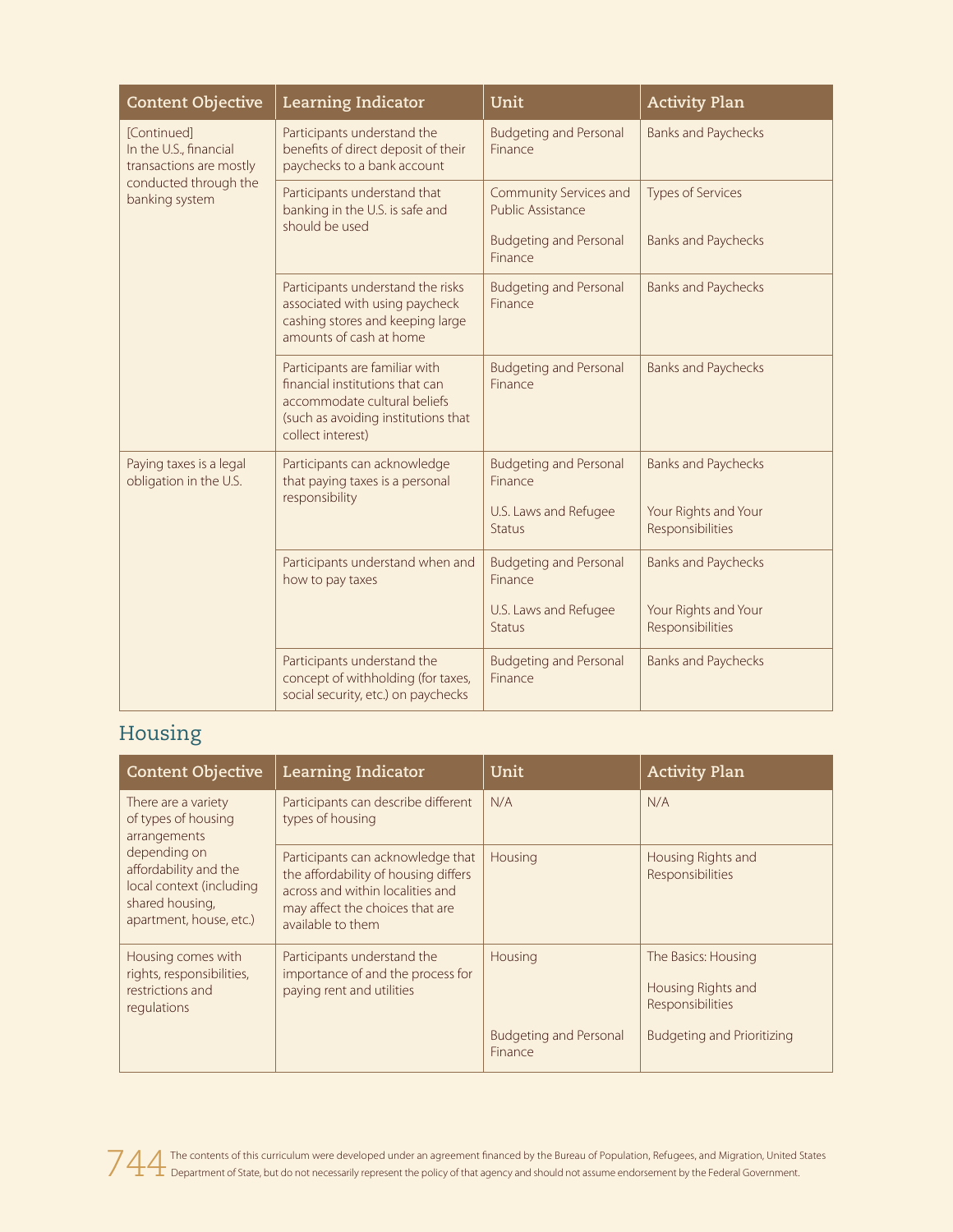| <b>Content Objective</b>                                                                                                                | Learning Indicator                                                                                                                                                                          | Unit                                   | <b>Activity Plan</b>                                          |
|-----------------------------------------------------------------------------------------------------------------------------------------|---------------------------------------------------------------------------------------------------------------------------------------------------------------------------------------------|----------------------------------------|---------------------------------------------------------------|
| [Continued]<br>Housing comes with<br>rights, responsibilities,                                                                          | Participants understand how to<br>end their lease and the process for<br>moving to a new residence                                                                                          | Housing                                | Housing Rights and<br>Responsibilities                        |
| restrictions and<br>regulations                                                                                                         | Participants can list rights and<br>responsibilities of landlords and<br>tenants regarding housing and<br>utilities                                                                         | Housing                                | The Basics: Housing<br>Housing Rights and<br>Responsibilities |
|                                                                                                                                         | Participants are aware of norms<br>and rules that apply to common<br>areas                                                                                                                  | Housing                                | Housing Rights and<br>Responsibilities                        |
|                                                                                                                                         | Participants are aware of factors<br>that positively or negatively<br>impact their rental history,<br>including behaviors that may lead<br>to eviction                                      | Housing                                | Housing Rights and<br>Responsibilities                        |
| The local resettlement<br>agency provides<br>assistance in home<br>orientation, after which<br>housekeeping and<br>home maintenance are | Participants are familiar with basic<br>upkeep of a home, including<br>preventative maintenance and<br>prevention of pest infestations,<br>and know who to contact for help<br>with repairs | Housing                                | Housing Rights and<br>Responsibilities                        |
| individual and family<br>responsibilities                                                                                               | Participants are familiar with basic<br>household products, including<br>their safe use and disposal                                                                                        | Housing                                | The Basics: Housing                                           |
|                                                                                                                                         | Participants understand how to<br>clean their home and remove<br>trash                                                                                                                      | Housing                                | The Basics: Housing<br>Housing Rights and<br>Responsibilities |
|                                                                                                                                         | Participants know how to control<br>utility costs through conservation                                                                                                                      | Housing                                | Housing Rights and<br>Responsibilities                        |
| Understanding basic<br>safety considerations<br>and use of appliances/<br>facilities will promote<br>safety in the home                 | Participants can describe safe<br>and appropriate use of basic<br>appliances and bathroom facilities                                                                                        | Housing                                | The Basics: Housing                                           |
|                                                                                                                                         | Participants understand fire<br>prevention in the home, as well<br>as the use of fire alarms and<br>extinguishers                                                                           | U.S. Laws and Refugee<br><b>Status</b> | <b>Practicing Safety Procedures</b>                           |
| There are additional<br>domestic life skills that<br>facilitate independent<br>living                                                   | Participants know how to identify<br>and respond to mail                                                                                                                                    | Housing                                | The Basics: Housing<br>Housing Rights and<br>Responsibilities |
|                                                                                                                                         | Participants know how to make<br>and receive telephone calls                                                                                                                                | U.S. Laws and Refugee<br><b>Status</b> | <b>Using Emergency Services</b>                               |



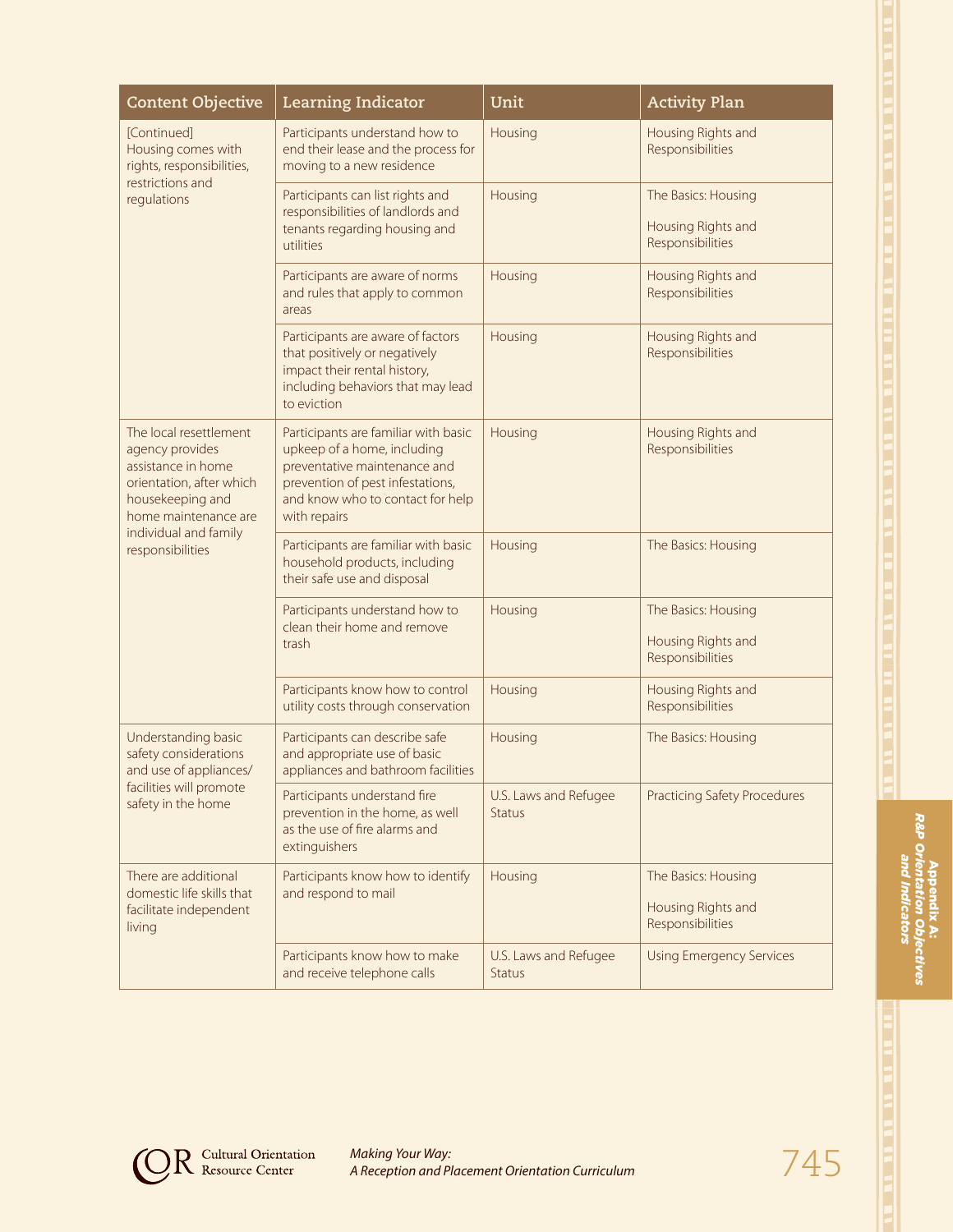## Hygiene

| <b>Content Objective</b>                                             | Learning Indicator                                                                                                                                           | Unit                             | <b>Activity Plan</b>              |
|----------------------------------------------------------------------|--------------------------------------------------------------------------------------------------------------------------------------------------------------|----------------------------------|-----------------------------------|
| There are norms for<br>personal hygiene in the<br>U.S.               | Participants understand the norms<br>of personal hygiene in the U.S.                                                                                         | Health and Hygiene               | Personal Hygiene                  |
|                                                                      | Participants understand the<br>effect of personal hygiene on<br>interpersonal relationships,<br>particularly with those from<br>outside their cultural group | Health and Hygiene               | Personal Hygiene                  |
|                                                                      | Participants understand the<br>effect of personal hygiene on<br>maintaining good health                                                                      | Health and Hygiene               | Personal Hygiene                  |
| There are norms and<br>rules regarding public<br>hygiene in the U.S. | Participants can identify potential<br>legal consequences of behaviors<br>such as spitting or urinating in<br>public                                         | Health and Hygiene               | Personal Hygiene                  |
|                                                                      | Participants can identify<br>expectations in the workplace<br>and other public spaces regarding<br>public hygiene                                            | Employment<br>Health and Hygiene | Finding a Job<br>Personal Hygiene |

### Safety

| <b>Content Objective</b>                                                                                | Learning Indicator                                                                                                                                             | Unit                                                          | <b>Activity Plan</b>                                                                                                                                            |
|---------------------------------------------------------------------------------------------------------|----------------------------------------------------------------------------------------------------------------------------------------------------------------|---------------------------------------------------------------|-----------------------------------------------------------------------------------------------------------------------------------------------------------------|
| Attention to personal<br>safety is an important<br>consideration for all<br>people                      | Participants understand the<br>concept of personal and family<br>safety                                                                                        | U.S. Laws and Refugee<br>Status                               | <b>Using Emergency Services</b><br><b>Practicing Safety Procedures</b><br><b>Common Safety Practices</b>                                                        |
|                                                                                                         | Participants know that they need<br>to protect their property                                                                                                  | U.S. Laws and Refugee<br><b>Status</b>                        | <b>Common Safety Practices</b>                                                                                                                                  |
|                                                                                                         | Participants know how to<br>recognize and avoid scams and<br>prevent fraud and identity theft                                                                  | <b>Budgeting and Personal</b><br>Finance                      | <b>Banks and Paychecks</b>                                                                                                                                      |
| Police and law<br>enforcement agencies<br>exist to help people if<br>they become a victim of<br>a crime | Participants understand the role<br>of the police and know that<br>police and other law enforcement<br>officials are trustworthy and are<br>there to help them | Cultural Adjustment<br>U.S. Laws and Refugee<br><b>Status</b> | Adjusting to Changes and<br>Challenges<br>The Basics: U.S. Laws and<br>Refugee Status<br><b>Using Emergency Services</b><br><b>Practicing Safety Procedures</b> |
|                                                                                                         | Participants can identify crimes<br>that are reportable as well as what<br>incidents may not be serious<br>enough to report to the police                      | U.S. Laws and Refugee<br><b>Status</b>                        | <b>Using Emergency Services</b><br><b>Practicing Safety Procedures</b>                                                                                          |
|                                                                                                         | Participants know how to report<br>crime                                                                                                                       | U.S. Laws and Refugee<br><b>Status</b>                        | <b>Using Emergency Services</b><br><b>Practicing Safety Procedures</b>                                                                                          |

746 The contents of this curriculum were developed under an agreement financed by the Bureau of Population, Refugees, and Migration, United States<br>746 Department of State, but do not necessarily represent the policy of tha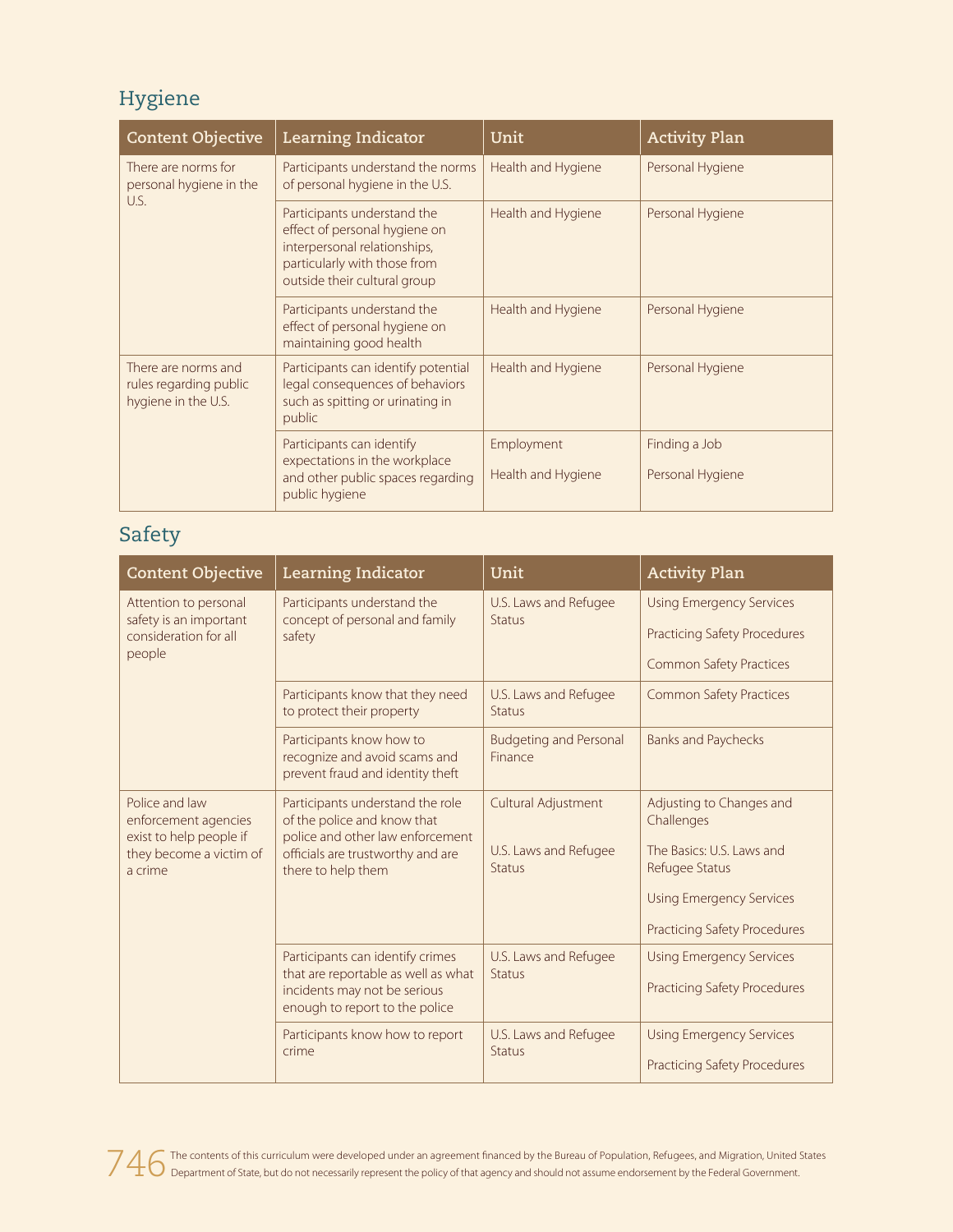| ٠      |   |
|--------|---|
|        |   |
|        |   |
|        |   |
|        |   |
|        |   |
|        |   |
| S      |   |
|        |   |
| E      |   |
|        |   |
|        |   |
| E      |   |
|        |   |
| ۳      |   |
|        |   |
|        |   |
| E      |   |
|        |   |
| É      |   |
|        |   |
|        |   |
| ÷<br>□ | l |
|        |   |
|        |   |
| ۰      |   |
|        |   |
|        |   |
|        |   |
|        |   |
|        |   |
|        |   |
| ×      |   |
|        |   |
| ×      |   |
|        |   |
| ×      |   |
|        |   |
| E      |   |
|        |   |
|        |   |
| ٥      |   |
|        |   |
|        |   |
| Ξ      |   |
|        |   |
| п      |   |
|        |   |
|        |   |
|        |   |
|        |   |
|        |   |
|        |   |
|        |   |
|        |   |
|        |   |
|        |   |
|        |   |
|        |   |
|        |   |
|        |   |

|  | Content Objective                                           | Learning Indicator                                                                                                                                 | Unit                                              | <b>Activity Plan</b>                                                                         |
|--|-------------------------------------------------------------|----------------------------------------------------------------------------------------------------------------------------------------------------|---------------------------------------------------|----------------------------------------------------------------------------------------------|
|  | It is important to<br>be prepared for<br>emergencies        | Participants can ensure that all<br>residents of the household know<br>their address and phone number                                              | Housing                                           | The Basics: Housing                                                                          |
|  |                                                             | Participants understand basic fire<br>safety                                                                                                       | Housing<br>U.S. Laws and Refugee<br>Status        | The Basics: Housing<br><b>Practicing Safety Procedures</b><br><b>Common Safety Practices</b> |
|  |                                                             | Participants have a plan and<br>know what to do in the event of a<br>natural or man-made disaster                                                  | N/A                                               | N/A                                                                                          |
|  |                                                             | Participants know how to access<br>emergency services and how to<br>$dial$ 9-1-1                                                                   | U.S. Laws and Refugee<br><b>Status</b>            | <b>Using Emergency Services</b>                                                              |
|  | It is important to be<br>familiar with safety<br>procedures | Participants are familiar with<br>general safety procedures related<br>to traffic (as a driver, bike rider,<br>public transit user, or pedestrian) | Transportation<br>U.S. Laws and Refugee<br>Status | The Basics: Transportation<br><b>Common Safety Practices</b>                                 |
|  |                                                             | Participants are familiar with norms<br>and laws related to animal care                                                                            | N/A                                               | N/A                                                                                          |
|  |                                                             | Participants know how to keep<br>themselves safe and comfortable<br>in unfamiliar weather conditions                                               | Health and Hygiene                                | The Basics: Health and Hygiene                                                               |
|  | Cultural Adjustment                                         |                                                                                                                                                    |                                                   |                                                                                              |
|  | <b>Content Objective</b>                                    | Learning Indicator                                                                                                                                 | Unit                                              | <b>Activity Plan</b>                                                                         |
|  | There are core                                              | Participants understand that the                                                                                                                   | Housing                                           | Being a Good Neighbor                                                                        |

| There are core<br>characteristics that<br>define the American<br>experience | Participants understand that the<br>U.S. is a culturally diverse society<br>and that there can be widely-<br>varying cultural norms in different<br>parts of the country           | Housing<br>Cultural Adjustment                       | Being a Good Neighbor<br><b>Diverse Communities</b>                                                                                        |
|-----------------------------------------------------------------------------|------------------------------------------------------------------------------------------------------------------------------------------------------------------------------------|------------------------------------------------------|--------------------------------------------------------------------------------------------------------------------------------------------|
|                                                                             | Participants are familiar with<br>key philosophies that are the<br>foundation of American culture<br>and law, such as individualism,<br>non-discrimination, and gender<br>equality | Housing<br>Health and Hygiene<br>Cultural Adjustment | Being a Good Neighbor<br>Addressing Emotional Health<br>Challenges<br><b>Diverse Communities</b><br>Adjusting to Changes and<br>Challenges |

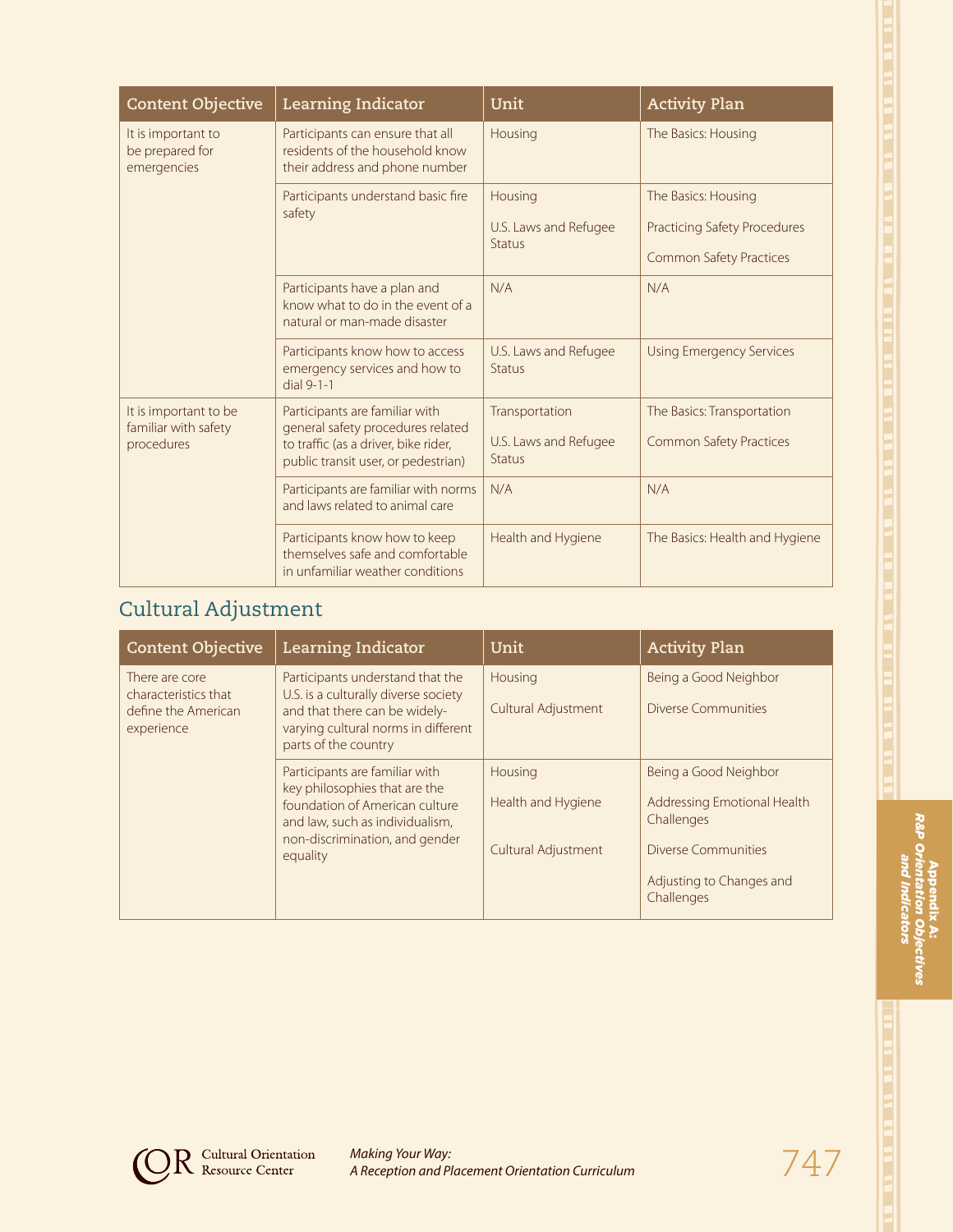| <b>Content Objective</b>                                                            | Learning Indicator                                                                                                                                              | Unit                                            | <b>Activity Plan</b>                        |
|-------------------------------------------------------------------------------------|-----------------------------------------------------------------------------------------------------------------------------------------------------------------|-------------------------------------------------|---------------------------------------------|
| There are cultural norms<br>and expectations that                                   | Participants are familiar with issues<br>of etiquette, such as punctuality,<br>politeness, appropriate noise<br>levels, and appropriate dress and<br>appearance | Role of the Local<br><b>Resettlement Agency</b> | A New Partnership                           |
| are fairly widespread<br>throughout the U.S.                                        |                                                                                                                                                                 | Housing                                         | Housing Rights and<br>Responsibilities      |
|                                                                                     |                                                                                                                                                                 |                                                 | Being a Good Neighbor                       |
|                                                                                     |                                                                                                                                                                 | Employment                                      | Finding a Job                               |
|                                                                                     |                                                                                                                                                                 | Health and Hygiene                              | Personal Hygiene                            |
|                                                                                     |                                                                                                                                                                 | Cultural Adjustment                             | <b>Diverse Communities</b>                  |
|                                                                                     |                                                                                                                                                                 |                                                 | Punctuality                                 |
|                                                                                     | Participants are familiar with<br>patriotic and cultural customs and<br>rituals                                                                                 | Housing                                         | Being a Good Neighbor                       |
| The philosophies of<br>self-sufficiency and                                         | Participants can acknowledge the<br>importance of self-sufficiency                                                                                              | Employment                                      | The Basics: Employment                      |
| self-advocacy are central                                                           |                                                                                                                                                                 |                                                 | Finding a Job                               |
| to American culture<br>and to refugees' cultural<br>adjustment                      |                                                                                                                                                                 | <b>Budgeting and Personal</b><br>Finance        | <b>Budgeting and Prioritizing</b>           |
|                                                                                     | Participants understand<br>the importance of politely<br>communicating their needs and<br>wants                                                                 | Role of the Local<br>Resettlement Agency        | A New Partnership                           |
| There are numerous<br>phases of cultural                                            | Participants can indicate that<br>cultural adjustment is a multi-step,                                                                                          | Health and Hygiene                              | Addressing Emotional Health<br>Challenges   |
| adjustment                                                                          | long-term process                                                                                                                                               | Cultural Adjustment                             | The Basics: Cultural Adjustment             |
| Resettlement may have<br>an impact on family roles                                  | Participants can identify situations<br>in which current roles and family<br>dynamics may be challenged<br>upon resettlement in the U.S.                        | Health and Hygiene                              | Addressing Emotional Health<br>Challenges   |
| and dynamics                                                                        |                                                                                                                                                                 | Cultural Adjustment                             | <b>Family Roles</b>                         |
|                                                                                     |                                                                                                                                                                 |                                                 | Adjusting to Changes and<br>Challenges      |
| <b>Expectations regarding</b><br>parenting practices may<br>differ in the U.S. from | Participants can identify parenting<br>practices that may be unfamiliar<br>or challenging                                                                       | Cultural Adjustment                             | <b>Parenting Practices</b>                  |
| what refugees are used to                                                           | Participants can identify parenting<br>practices that are illegal or<br>unacceptable in the U.S.                                                                | Cultural Adjustment                             | <b>Parenting Practices</b>                  |
|                                                                                     |                                                                                                                                                                 | U.S. Laws and Refugee<br><b>Status</b>          | The Basics: U.S. Laws and<br>Refugee Status |

748 The contents of this curriculum were developed under an agreement financed by the Bureau of Population, Refugees, and Migration, United States Department of States but do not necessarily represent the policy of that ag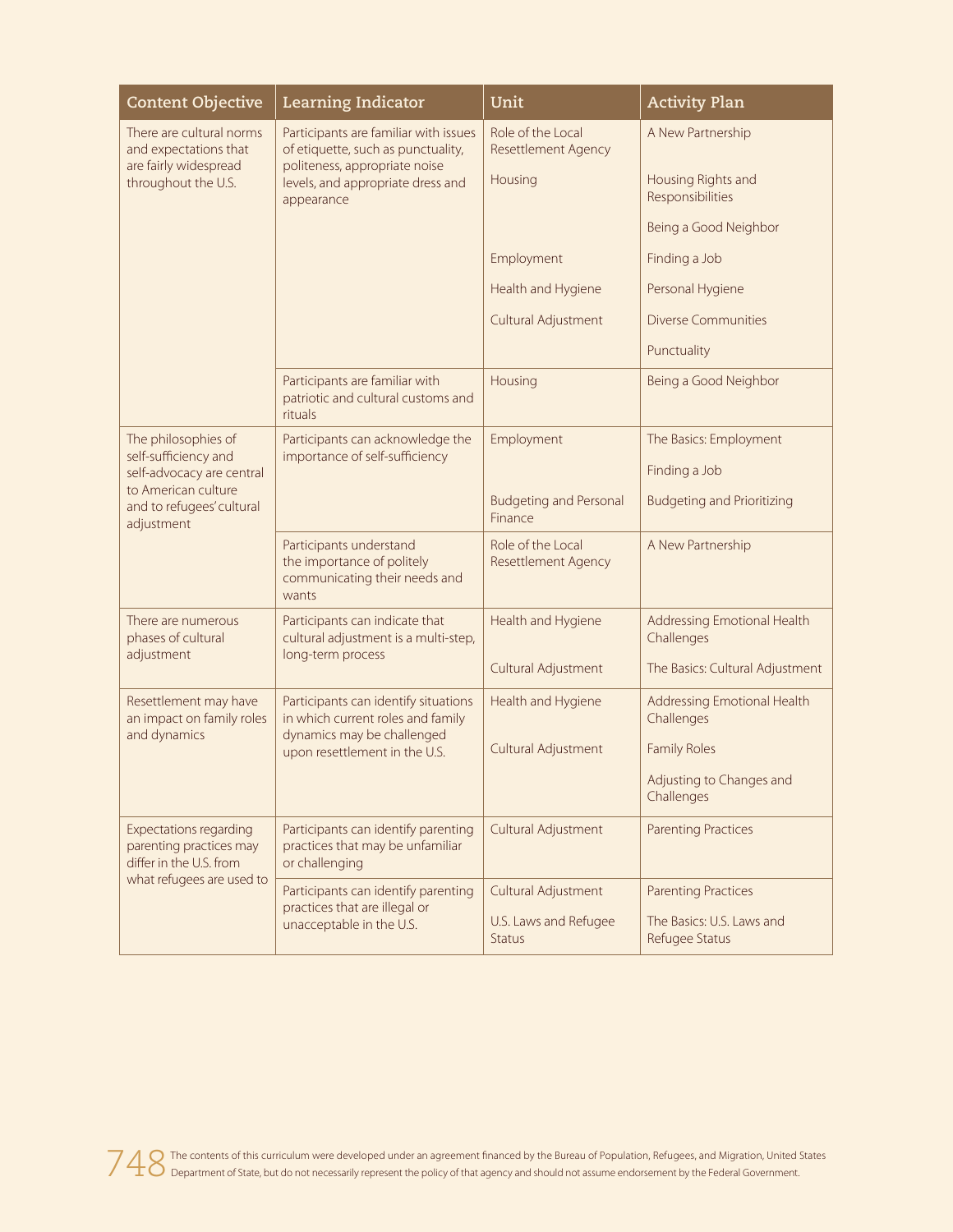| <b>Content Objective</b>                                                   | Learning Indicator                                                                                      | Unit                                                            | <b>Activity Plan</b>                                     |
|----------------------------------------------------------------------------|---------------------------------------------------------------------------------------------------------|-----------------------------------------------------------------|----------------------------------------------------------|
| There are some basic<br>coping mechanisms to<br>deal with the stressors of | Participants can list possible<br>coping mechanisms for<br>themselves and their families                | Health and Hygiene                                              | Addressing Emotional Health<br>Challenges                |
| adjustment                                                                 |                                                                                                         | Cultural Adjustment                                             | The Basics: Cultural Adjustment                          |
|                                                                            |                                                                                                         |                                                                 | <b>Family Roles</b>                                      |
|                                                                            | Participants can articulate that<br>honoring and preserving their                                       | Health and Hygiene                                              | Addressing Emotional Health<br>Challenges                |
|                                                                            | home culture can help facilitate<br>successful adjustment to life in<br>the U.S.                        | Cultural Adjustment                                             | The Basics: Cultural Adjustment                          |
|                                                                            | Participants can identify the<br>types of religious and/or cultural                                     | Community Services and<br>Public Assistance                     | Social Involvement in Your<br>Community                  |
|                                                                            | resources that may exist in the<br>communities where they settle                                        | Health and Hygiene<br>Addressing Emotional Health<br>Challenges |                                                          |
|                                                                            |                                                                                                         | Cultural Adjustment                                             | The Basics: Cultural Adjustment                          |
|                                                                            | Participants can state that<br>learning English will facilitate their<br>adjustment to life in the U.S. | Role of the Local<br><b>Resettlement Agency</b>                 | Initial Resettlement Assistance<br>and Services Provided |
|                                                                            |                                                                                                         | Learning English                                                | Benefits of Learning English                             |
|                                                                            |                                                                                                         | Health and Hygiene                                              | Addressing Emotional Health<br>Challenges                |
| There are ways to seek<br>assistance from others in<br>your community      | Participants can identify possible<br>sources of assistance when facing<br>adjustment challenges        | Health and Hygiene                                              | Addressing Emotional Health<br>Challenges                |
|                                                                            |                                                                                                         | Cultural Adjustment                                             | The Basics: Cultural Adjustment                          |

# Education

| <b>Content Objective</b>                                                            | Learning Indicator                                                                                                                                                            | Unit                                                         | <b>Activity Plan</b>                                                                                                                                             |
|-------------------------------------------------------------------------------------|-------------------------------------------------------------------------------------------------------------------------------------------------------------------------------|--------------------------------------------------------------|------------------------------------------------------------------------------------------------------------------------------------------------------------------|
| There are legal and<br>normative expectations<br>regarding schooling in<br>the U.S. | Participants can acknowledge that<br>schooling is compulsory until at<br>least the age of 16 for both boys<br>and girls and is free in public schools                         | Education<br>U.S. Laws and Refugee<br><b>Status</b>          | The Basics: Education<br>Your Rights and Your<br>Responsibilities                                                                                                |
|                                                                                     | Participants who have children can<br>identify services and educational<br>options that might be relevant for<br>them (preschool, day care, special<br>public school options) | <b>Education</b>                                             | The Basics: Education<br>Dealing With Issues at School                                                                                                           |
|                                                                                     | Participants can identify the rights<br>and responsibilities of parents and<br>children in the school system                                                                  | Role of the Local<br><b>Resettlement Agency</b><br>Education | Initial Resettlement Assistance<br>and Services Provided<br>The Basics: Education<br>Getting Involved in Your Child's<br>School<br>Dealing With Issues at School |



**OR** Cultural Orientation

*Making Your Way: A Reception and Placement Orientation Curriculum* 749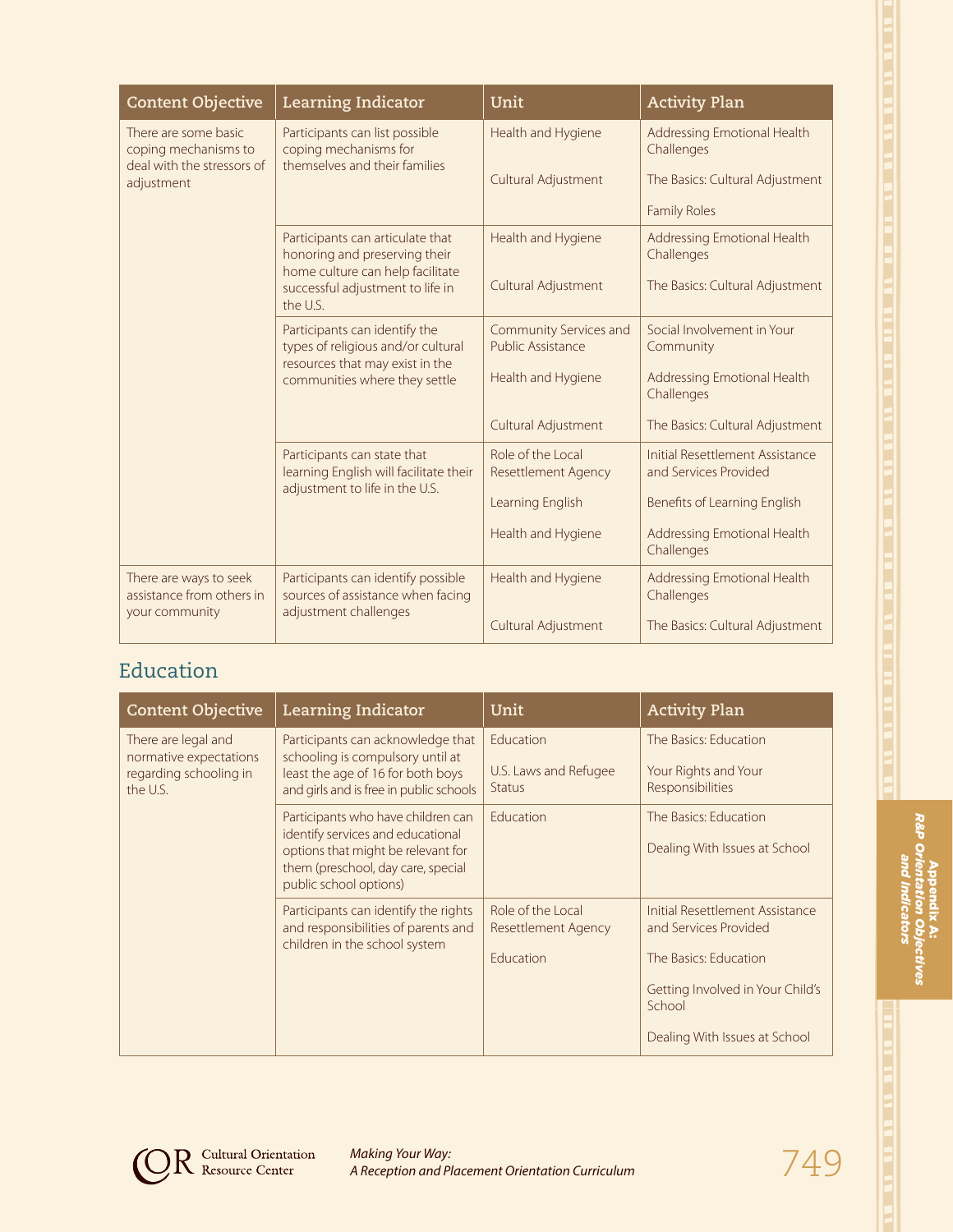| <b>Content Objective</b>                                          | <b>Learning Indicator</b>                                                                                  | Unit                                            | <b>Activity Plan</b>                                            |
|-------------------------------------------------------------------|------------------------------------------------------------------------------------------------------------|-------------------------------------------------|-----------------------------------------------------------------|
| [Continued]<br>There are legal and                                | Participants understand the<br>concept of parental involvement                                             | Role of the Local<br><b>Resettlement Agency</b> | <b>Initial Resettlement Assistance</b><br>and Services Provided |
| normative expectations<br>regarding schooling in<br>the U.S.      | in schooling                                                                                               | Education                                       | Getting Involved in Your Child's<br>School                      |
|                                                                   |                                                                                                            | Cultural Adjustment                             | <b>Parenting Practices</b>                                      |
|                                                                   |                                                                                                            |                                                 | Adjusting to Changes and<br>Challenges                          |
|                                                                   | Participants understand that there<br>are costs associated with free public                                | Education                                       | The Basics: Education                                           |
|                                                                   | education (e.g., school supplies)                                                                          |                                                 | Dealing With Issues at School                                   |
| The value for adults and<br>teenagers to continue                 | Participants can acknowledge that<br>education is a goal to be achieved                                    | Education                                       | The Basics: Education                                           |
| formal education should<br>be weighed against the<br>need to work | but should be weighed against<br>other factors such as need for<br>income                                  |                                                 | <b>Employment Versus Education</b><br>for Adults                |
|                                                                   | Participants can identify education<br>as a lifelong experience                                            | Education                                       | The Basics: Education                                           |
|                                                                   |                                                                                                            |                                                 | <b>Employment Versus Education</b><br>for Adults                |
|                                                                   |                                                                                                            | Cultural Adjustment                             | <b>Family Roles</b>                                             |
| There are many options<br>for continuing education                | Participants can acknowledge that<br>there are educational and training                                    | Education                                       | The Basics: Education                                           |
| and training beyond<br>compulsory K-12                            | options that allow them to work<br>while going to school                                                   |                                                 | <b>Employment Versus Education</b><br>for Adults                |
| schooling                                                         | Participants understand the<br>process for obtaining a high-<br>school equivalency diploma (GED)           | Education                                       | <b>Employment Versus Education</b><br>for Adults                |
|                                                                   | Participants can identify types of<br>higher education and training that                                   | Education                                       | The Basics: Education                                           |
|                                                                   | might benefit them (including<br>university study or vocational<br>training)                               |                                                 | <b>Employment Versus Education</b><br>for Adults                |
|                                                                   | Participants can acknowledge<br>that some financial aid may be<br>available for higher education           | Education                                       | The Basics: Education                                           |
|                                                                   |                                                                                                            |                                                 | <b>Employment Versus Education</b><br>for Adults                |
|                                                                   | Participants understand options<br>for continuing education<br>and training related to their<br>employment | Education                                       | <b>Employment Versus Education</b><br>for Adults                |

750 The contents of this curriculum were developed under an agreement financed by the Bureau of Population, Refugees, and Migration, United States<br>750 Department of State, but do not necessarily represent the policy of tha